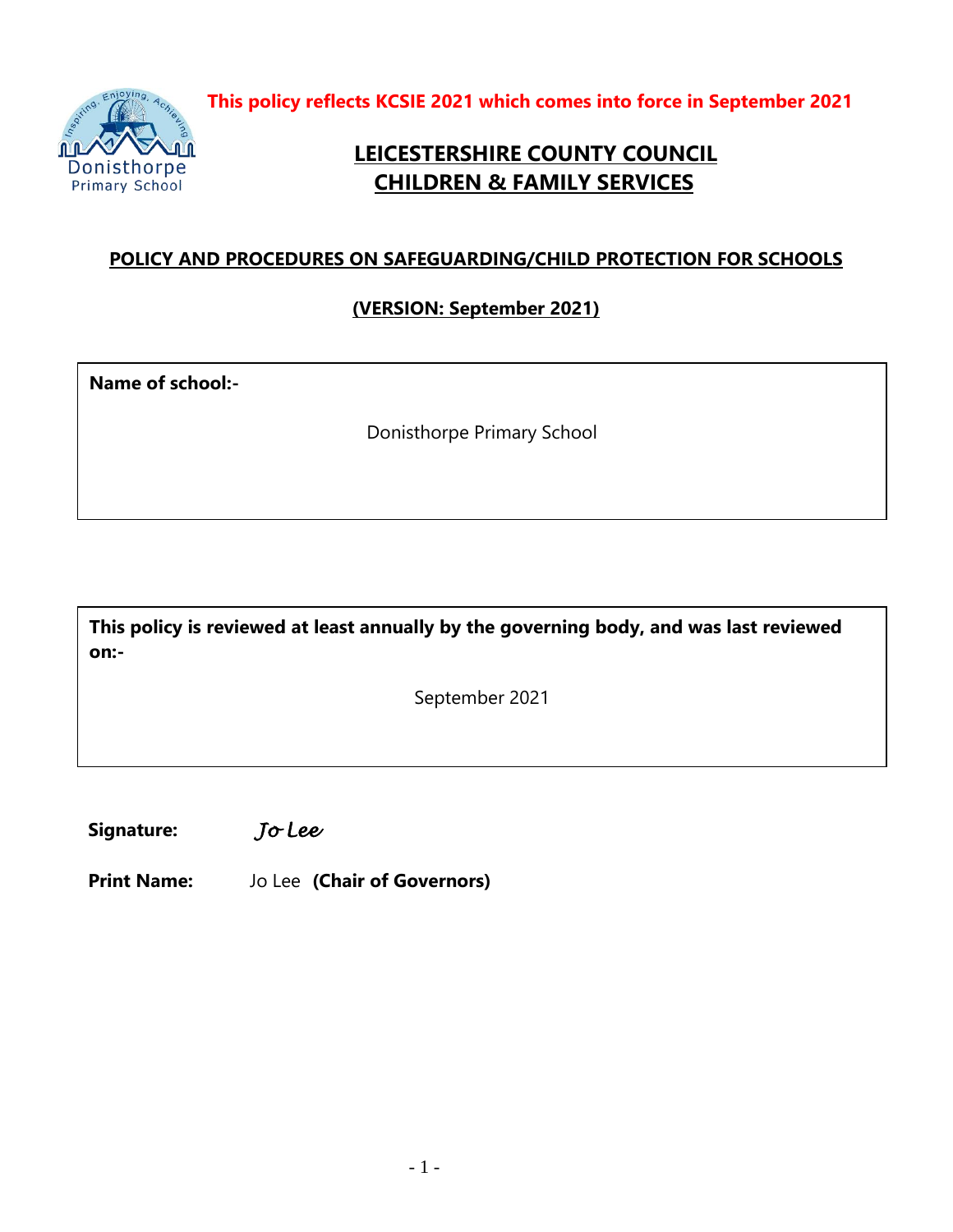| <b>CONTENTS</b>                                                                                                                                                                                                                                                                                                   | <u>Page</u> |
|-------------------------------------------------------------------------------------------------------------------------------------------------------------------------------------------------------------------------------------------------------------------------------------------------------------------|-------------|
| <b>Named staff &amp; contacts</b>                                                                                                                                                                                                                                                                                 | 4           |
| <b>Introduction</b>                                                                                                                                                                                                                                                                                               | 5           |
| <b>Safeguarding Commitment</b>                                                                                                                                                                                                                                                                                    | 6           |
| <b>Roles and Responsibilities</b>                                                                                                                                                                                                                                                                                 |             |
| <b>General</b>                                                                                                                                                                                                                                                                                                    | 7           |
| <b>Governing Body</b>                                                                                                                                                                                                                                                                                             | 7           |
| <b>Headteacher</b>                                                                                                                                                                                                                                                                                                | 9           |
| <b>Designated Safeguarding Lead</b>                                                                                                                                                                                                                                                                               | 10          |
| <b>Records, Monitoring and Transfer</b>                                                                                                                                                                                                                                                                           | 11          |
| Support to pupils and school staff (incl. mental health, peer on peer abuse,<br>online safety, sexual violence and sexual harassment, children missing,<br>child sexual exploitation and child criminal exploitation, serious violence,<br>so-called honour-based violence, modern slavery and human trafficking, | 12          |
| private fostering)                                                                                                                                                                                                                                                                                                |             |
| <b>Working with parents and carers</b>                                                                                                                                                                                                                                                                            | 18          |
| <b>Other Relevant Policies</b>                                                                                                                                                                                                                                                                                    | 18          |
| <b>Recruitment and Selection of Staff</b>                                                                                                                                                                                                                                                                         | 19          |
| Appendix 1 - Procedure to follow in cases of possible, alleged or suspected abuse                                                                                                                                                                                                                                 | 20          |
| Appendix 2 - Procedure for allegations against staff and volunteers                                                                                                                                                                                                                                               | 22          |
| Appendix 3 - Low-level concerns policy                                                                                                                                                                                                                                                                            | 24          |
| Appendix 4 - EYFS Policy for the use of Cameras and Mobile Phones                                                                                                                                                                                                                                                 | 26          |
| Appendix 5 - Safeguarding pupils who are vulnerable to extremism and radicalisation                                                                                                                                                                                                                               | 27          |
| Appendix 6 – Radicalisation and Extremism Risk Assessment                                                                                                                                                                                                                                                         | 28          |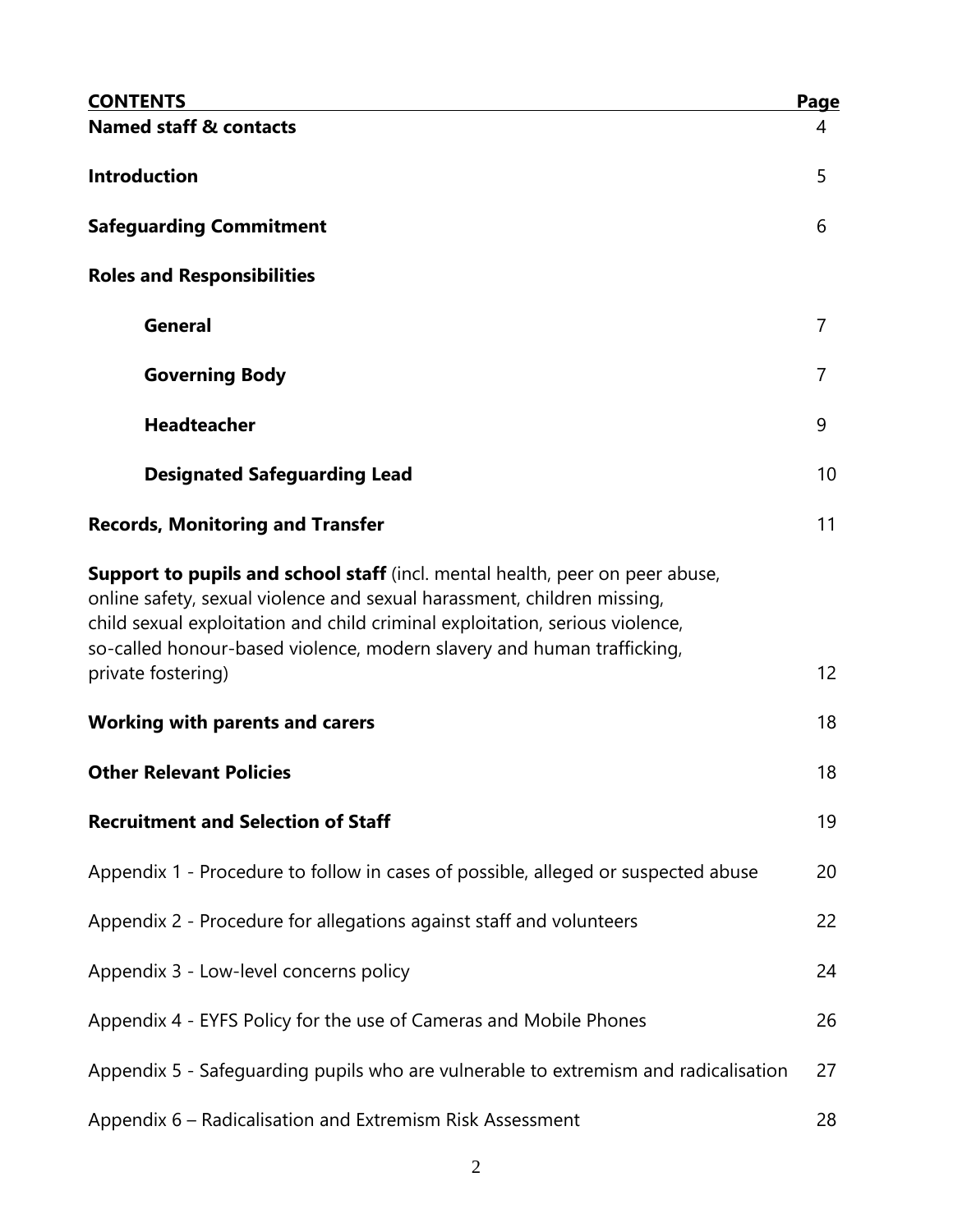| Appendix 7 – Female Genital Mutilation       | 29 |
|----------------------------------------------|----|
| Appendix 8 – Indicators of abuse and neglect | 29 |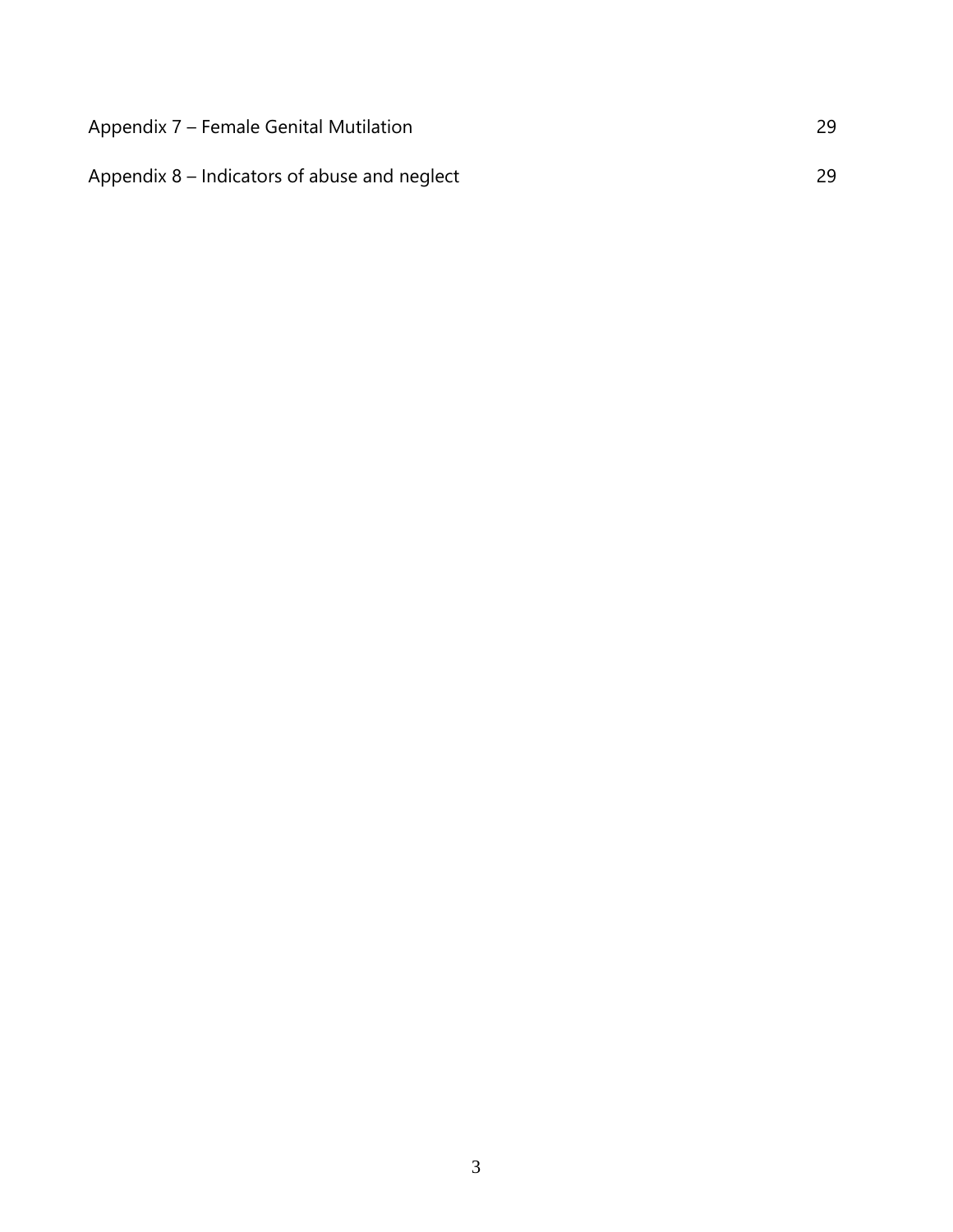#### **Named staff and contacts Designated Safeguarding Lead:**

Sylvie Newman, Executive Headteacher

#### **Deputy Designated Safeguarding Lead/s:**

Susan Heath, Deputy Headteacher Jamie Williamson, Assistant Headteacher

### **Prevent Single Point of Contact (SPOC):**

Sylvie Newman, Executive Headteacher

### **Designated Teacher for Children in Care:**

Susan Heath, Deputy Headteacher

#### **Nominated Safeguarding Governor:**

Mark Dixon

### **Service Manager - Safeguarding and Performance Service**

Hayley Binley 01163057566 / 07538562293

### **LADO / Allegations:**

Kim Taylor / Lovona Brown 0116 305 7597 **Safeguarding Development Officers:** Simon Genders 0116 305 7750 Ann Prideaux 0116 305 7317

# **First Response Children's Duty (Tier 4 Same-day referrals)**

Telephone 0116 3050005 Email [childrensduty@leics.gov.uk](mailto:childrensduty@leics.gov.uk) Address First Response Children's Duty Room 100b County Hall Championship Way Glenfield LE3 8RF

# **All other referrals including Early Help (Children & Family Wellbeing) Service** <http://lrsb.org.uk/childreport>

# **Early Help queries and Consultation Line** 0116 3058727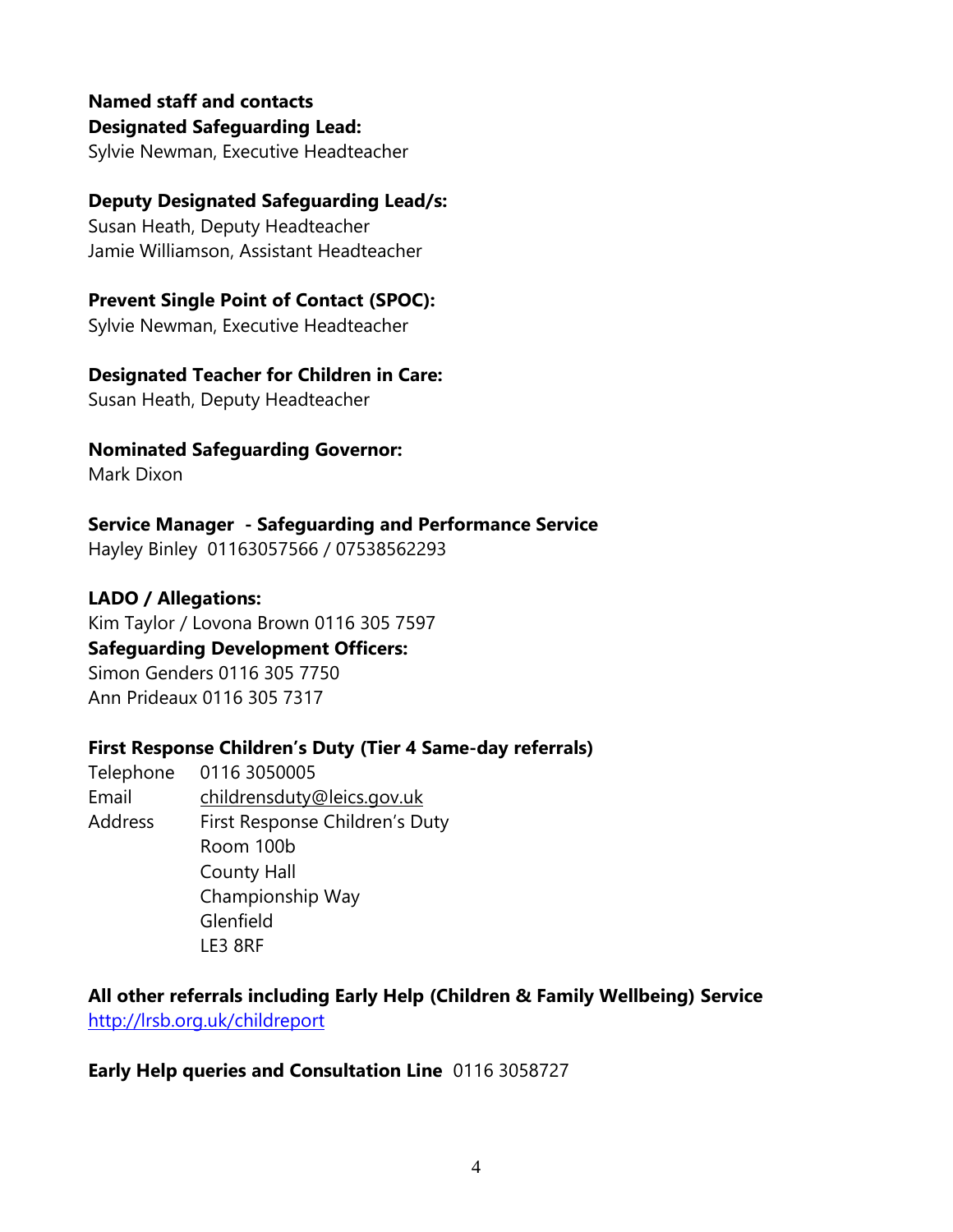### **1 Introduction**

- 1.1 Donisthorpe Primary School fully recognises the contribution it can make to protect children and support pupils in school. The aim of the policy is to safeguard and promote our pupils' welfare, safety and health by fostering an honest, open, caring and supportive environment. We encourage children to talk about their worries and to report their concerns to us. The pupils' welfare is of paramount importance.
- 1.2 This policy is consistent with:
	- the legal duty to safeguard and promote the welfare of children, as described in section 175 of the Education Act 2002 and the statutory guidance "*Keeping children safe in education – Statutory guidance for schools and colleges", 2021* and *"Working Together to Safeguard Children", 2018.*
	- the Leicestershire and Rutland Safeguarding Children Partnership Multi-Agency Safeguarding Arrangements
- 1.3 There are four main elements to our Safeguarding / Child Protection Policy:
	- **Prevention** (e.g. positive school atmosphere, teaching and pastoral support to pupils, safer recruitment procedures);
	- **Protection** (by following agreed procedures, ensuring staff are trained and supported to respond appropriately and sensitively to Child Protection concerns);
	- **Support** (to pupils and school staff and to children who may have been harmed or abused);
	- **Working with parents** (to ensure appropriate communications and actions are undertaken).
- 1.4 This policy applies to all staff, volunteers, governors and visitors to the school. We recognise that child protection is the responsibility of all adults in school. We will ensure that all parents and other working partners are aware of our child protection policy by mentioning it in our school prospectus, displaying appropriate information in our reception and on the school website and by raising awareness at meetings with parents as appropriate.

#### 1.5 **Extended school activities**

Where the Governing Body provides services or activities directly under the supervision or management of school staff, the school's arrangements for child protection will apply.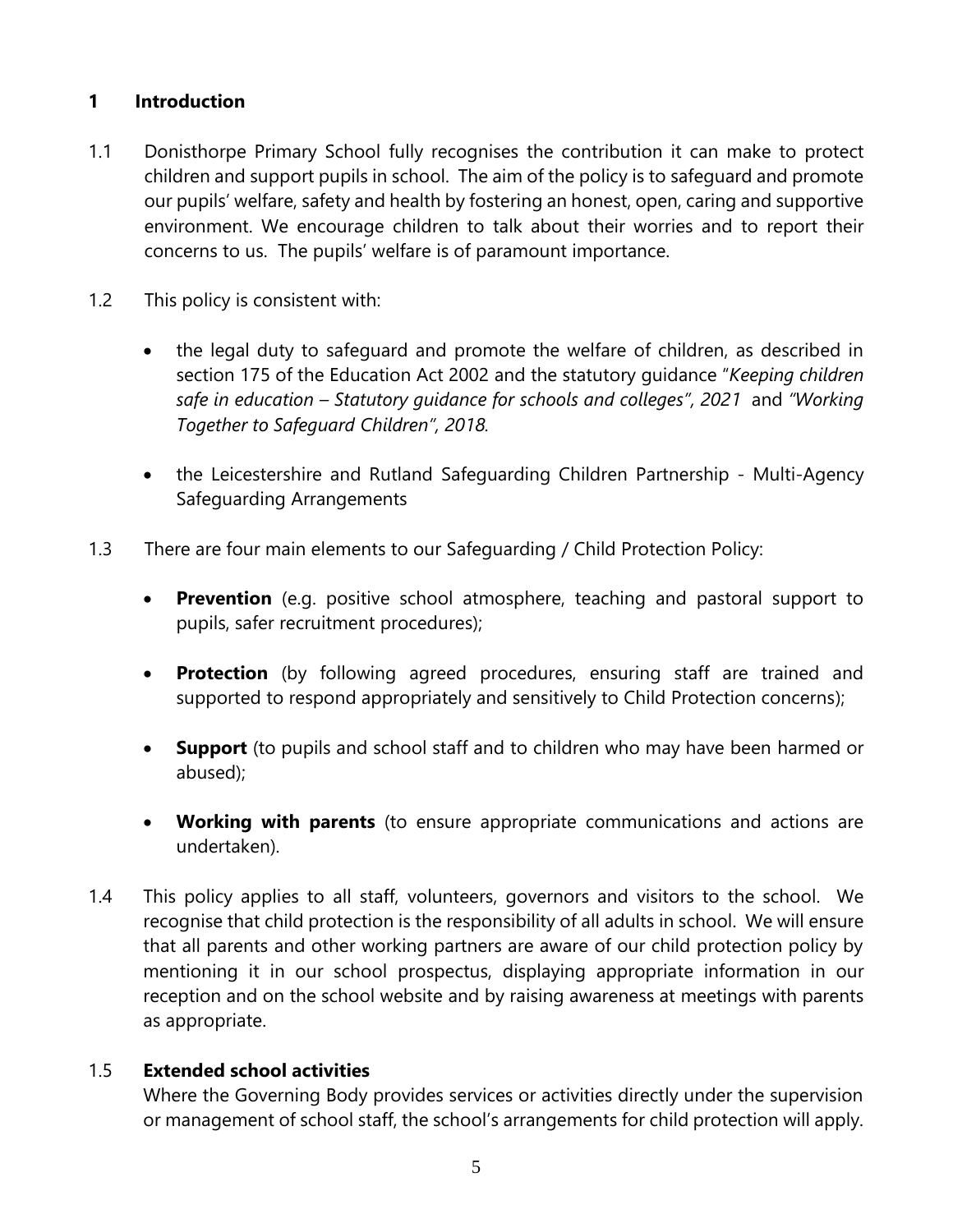Where services or activities are provided separately by another body, the Governing Body will seek assurance in writing that the body concerned has appropriate policies and procedures in place to safeguard and protect children (inspecting these where needed) and that there are arrangements to liaise with the school on these matters where appropriate. Safeguarding requirements will be included in any lease or hire agreement as a condition of use; and any failure to comply will lead to termination of the agreement.

#### **2 Safeguarding Commitment**

- 2.1 For the purposes of this policy, safeguarding and promoting the welfare of children is defined as:
	- protecting children from maltreatment;
	- preventing impairment of children's mental and physical health or development;
	- ensuring that children grow up in circumstances consistent with the provision of safe and effective care; and
	- taking action to enable all children to have the best outcomes.
- 2.2 The school adopts an open and accepting attitude towards children as part of its responsibility for pastoral care. Staff encourage children and parents to feel free to talk about any concerns and to see school as a safe place when there are difficulties. Children's worries and fears will be taken seriously and children are encouraged to seek help from members of staff.
- 2.3 Our school will therefore:
	- Establish and maintain an ethos where children feel secure and are encouraged to talk, and are listened to;
	- Ensure that children's wishes and feelings are taken into account when determining what actions to take and services to provide and that they are able to express their views and give feedback. We will always seek to act in the best interests of children.
	- Ensure that children know that there are adults in the school whom they can approach if they are worried or are in difficulty;
	- Include in the curriculum activities and opportunities for PSHE / Citizenship / Relationships Education, Relationships and Sex Education and Health Education which equip children with the skills they need to stay safe from abuse (including online and other contexts children are in), and to know to whom they can turn for help;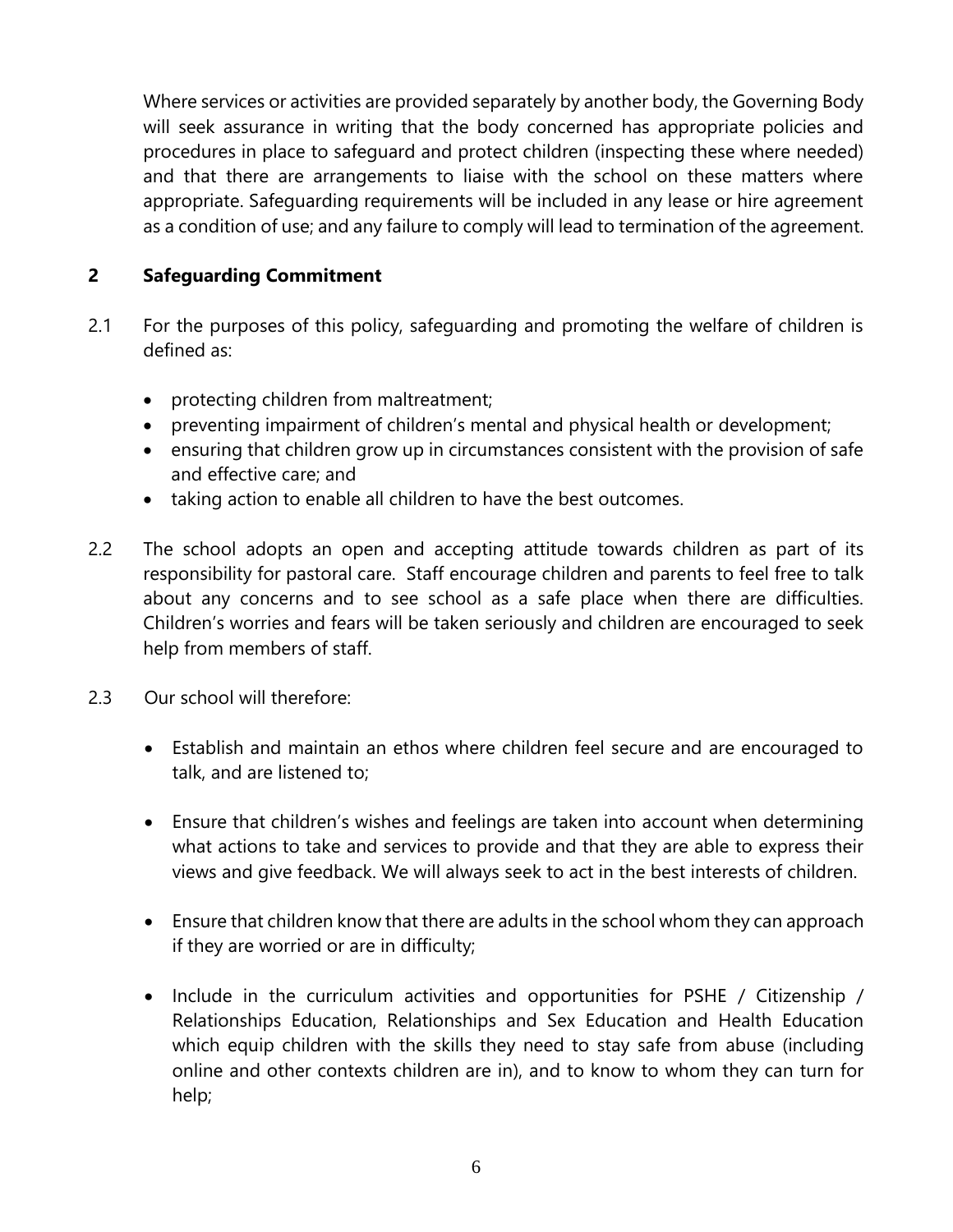- Ensure every effort is made to establish effective working relationships with parents and colleagues from other agencies;
- Operate safer recruitment procedures and make sure that all appropriate checks are carried out and recorded on the single central record for new staff and volunteers who will work with children, including identity, right to work, enhanced DBS criminal record and barred list (and overseas where needed), references, and prohibition from teaching or managing in schools (s.128) etc (see Keeping children safe in education part 3).

# 2.4 **Safeguarding in the Curriculum**

Children are taught about safeguarding in school. The following areas are among those addressed in PSHE and Relationships Education, Relationships and Sex Education and Health Education and in the wider curriculum:-

- o Drugs, alcohol and substance mis use (including awareness of County Lines and the Criminal Exploitation of children where appropriate)
- o Online safety
- o The danger of meeting up with strangers
- o Fire and water safety
- o Road safety
- o Domestic Abuse
- o Healthy Relationships/Consent
- o (so called) Honour Based Abuse issues e.g. forced marriage, Female Genital Mutilation (FGM) (see Appendix 6),
- o Sexual exploitation of children (CSE), including online
- o Child criminal exploitation
- o Preventing Extremism and Radicalisation (see Appendices 4 and 5)

#### **3 Roles and Responsibilities**

#### 3.1 **General**

All adults working with or on behalf of children have a responsibility to safeguard and promote their welfare. This includes a responsibility to be alert to possible abuse and to record and report concerns to staff identified with child protection responsibilities within the school.

The names of the Designated Safeguarding Lead and Deputy Designated Safeguarding Leads for the current year are listed at the start of this document.

#### 3.2 **Governing Body**

In accordance with the statutory guidance "Keeping children safe in education" 2021*,* the Governing Body will ensure that:-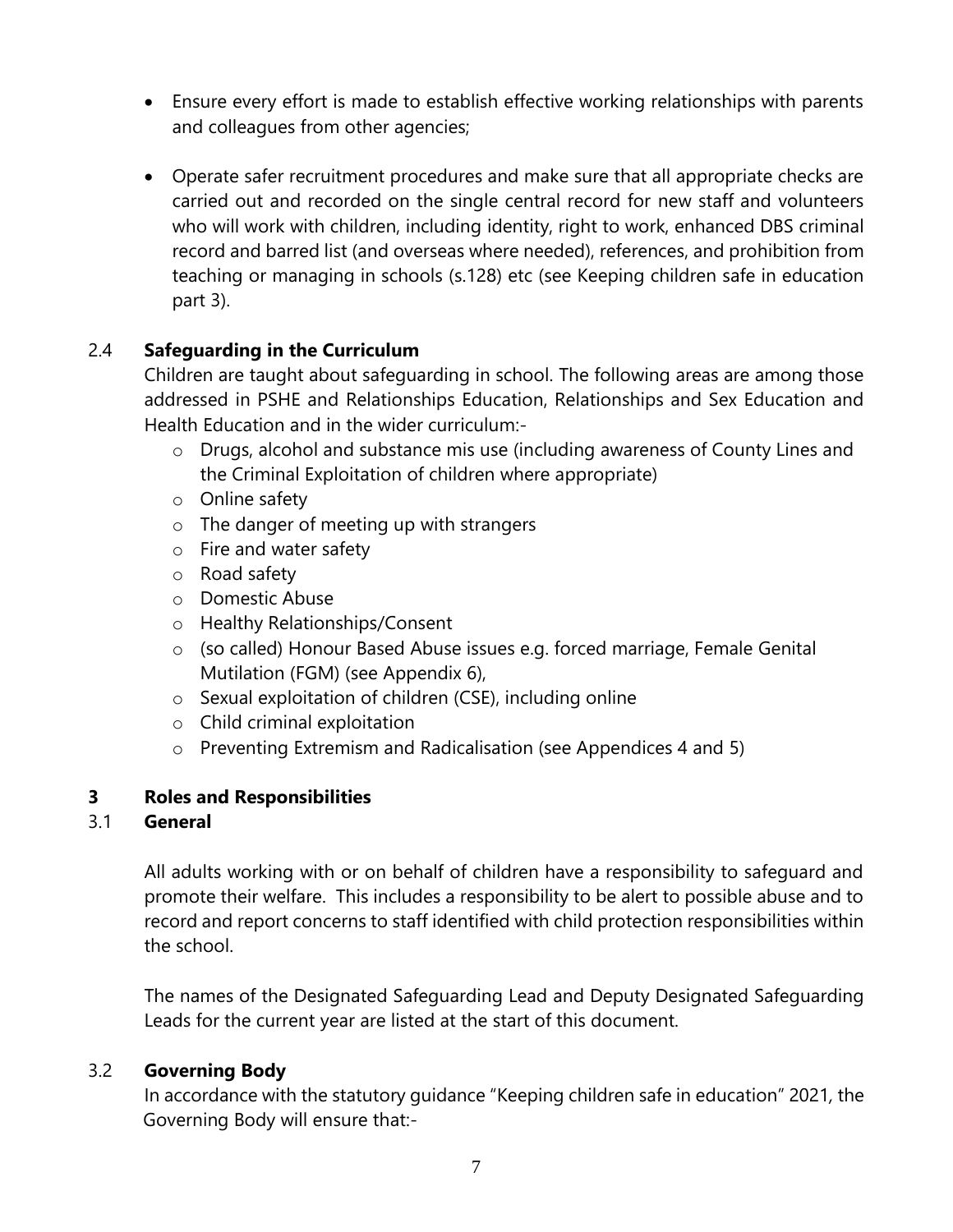- The school has its own child protection/safeguarding policy, procedures and training in place which are effective and comply with the law at all times.The policy is made available publicly.
- The school operates safer recruitment practices, including appropriate use of references and checks on new staff and volunteers. Furthermore, the Headteacher, nominated Governors and other staff involved in the recruitment process have undertaken Safer Recruitment Training.
- There are procedures for dealing with safeguarding concerns (including lower level concerns) and allegations of abuse against members of staff and volunteers (see Appendix 2).
- There is a senior member of the school's leadership team who is designated to take lead responsibility for dealing with child protection (the "Designated Safeguarding Lead") and there is always cover for this role with appropriate arrangements for before/after school and out of term time activities.
- The Designated Safeguarding Lead undertakes effective Local Authority training (in addition to basic child protection training) and this is refreshed every two years. In addition to this formal training, their knowledge and skills are updated at regular intervals (at least annually) using safeguarding briefings etc.
- The Headteacher, and all other staff and volunteers who work with children (including early years practitioners within any settings on the school site), undertake appropriate training which is regularly updated at least annually, (and more comprehensively, every three years in compliance with the Safeguarding Children Partnership protocol); and new staff and volunteers who work with children are made aware of the school's arrangements for child protection and their responsibilities (including this policy, Part 1 of Keeping Children Safe in Education (or Annex A, if appropriate), the pupil behaviour policy, the staff behaviour policy (code of conduct), the role of the Designated Safeguarding Lead and how to respond to children who go missing from education). The Local Authority Induction leaflet, ("Safeguarding in Education Induction – Child Protection Information, Safer Working Practice") will be used as part of this induction and Annex B from "Keeping children safe in education" 2021 is provided to all staff working directly with children.
- Any deficiencies or weaknesses brought to the attention of the Governing Body will be rectified without delay.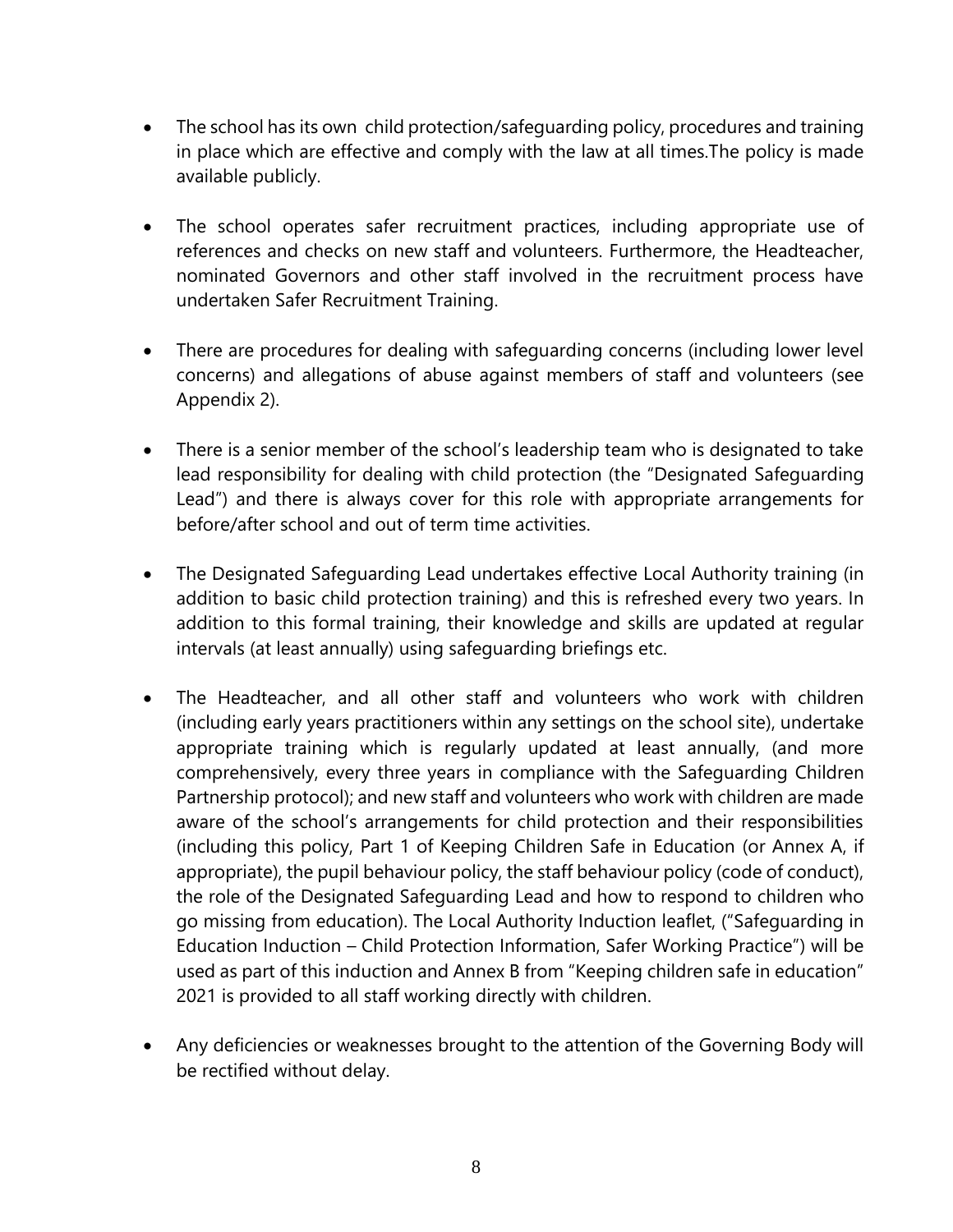- The Chair of Governors (or, in the absence of a Chair, the Vice Chair) deals with any safeguarding concerns or allegations of abuse made against the Headteacher, in liaison with the Local Authority Allegations Manager (LADO). They can be contacted via the school office on 01530 270371 or *jlee@donisthorpe.leics.sch.uk*. Please mark any communication FAO Jo Lee.
- Effective policies and procedures are in place and updated annually including a behaviour "code of conduct" for staff and volunteers - "Guidance for Safer Working Practice for those who work with children in education settings May 2019" (supplemented where necessary by the COVID-19 Addendum April 2020). Information is provided to the Local Authority (acting on behalf of the Safeguarding Children Partnership) through the Safeguarding Annual Return.
- There is an individual member of the Governing Body who will champion issues to do with safeguarding children and child protection within the school, liaise with the Designated Safeguarding Lead, and provide information and compliance/monitoring reports to the Governing Body.
- The school contributes to inter-agency working in line with statutory guidance "Working Together to Safeguard Children" 2018 including providing a co-ordinated offer of Early Help for children who require this. This Early Help may be offered directly through school provision or via referral to an external support agency. Safeguarding arrangements take into account the procedures and practice of the local authority and the Leicestershire and Rutland Safeguarding Children Partnership.

#### 3.3 **Headteacher**

The Headteacher of the school will ensure that:

- The policies and procedures adopted by the Governing Body are effectively implemented and followed by all staff;
- Sufficient resources and time are allocated to enable the Designated Safeguarding Lead and other staff to discharge their responsibilities, including taking part in strategy discussions and other inter-agency meetings, and contributing to the assessment of children;
- Allegations of abuse or concerns that a member of staff or adult working at school may pose a risk of harm to children or young people are notified to the Local Authority Designated Officer, where the threshold is met.
- All staff and volunteers feel able to raise concerns about poor or unsafe practice in regard to children, and such concerns are addressed sensitively and effectively in a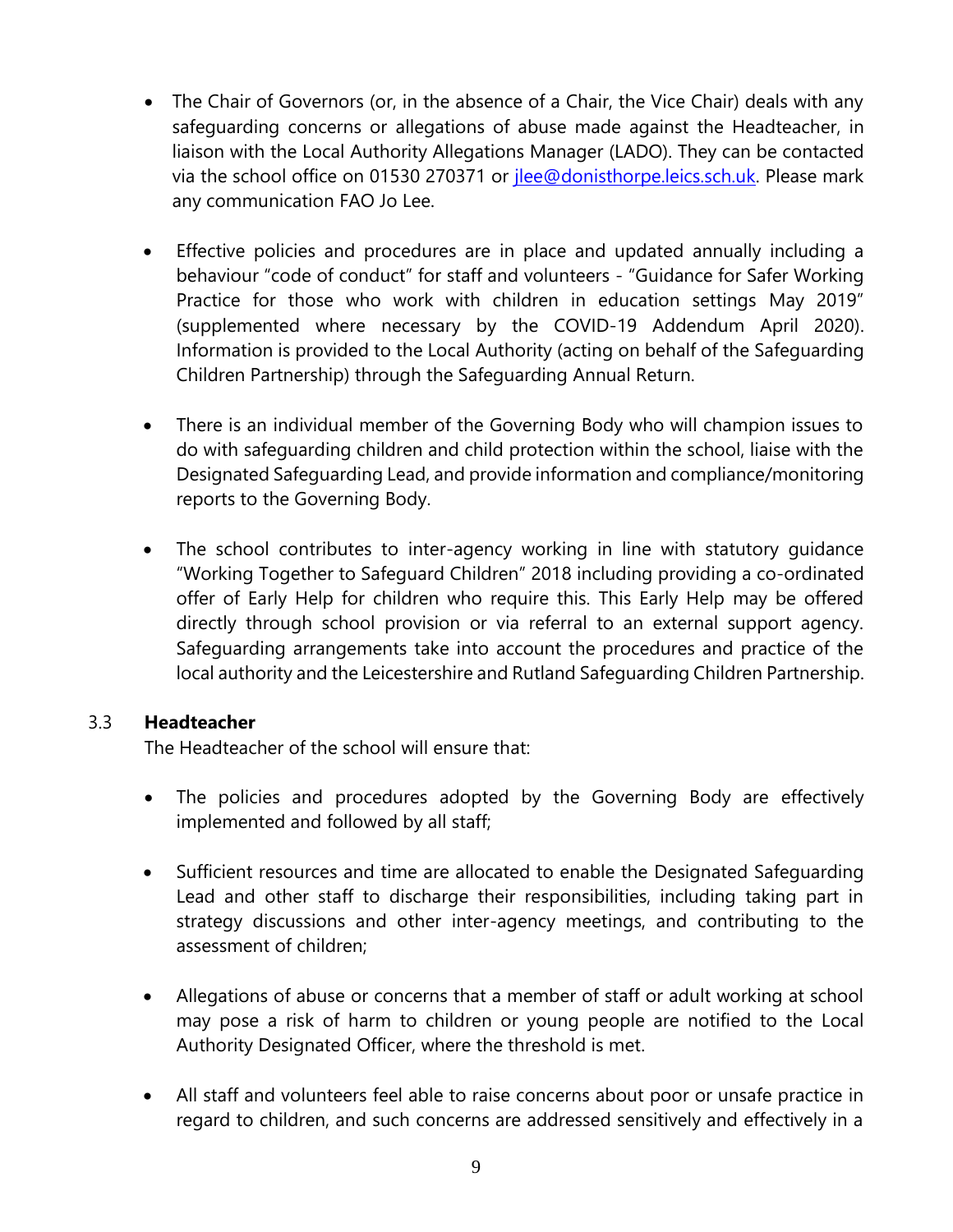timely manner. The NSPCC whistle blowing helpline number is also available (0800 028 0285).

All staff are made aware that they have an individual responsibility to pass on safeguarding concerns and that if all else fails to report these directly to Children's Social Care (Children and Family Specialist Services) or the Police.

#### 3.4 **Designated Safeguarding Lead**

The Designated Safeguarding Lead (or a Deputy) will always be available for staff to discuss any safeguarding concerns. The responsibilities of the DSL are found in Annex C of "Keeping children safe in education". The DSL is a senior member of staff on the senior leadership team and the role is explicit in their job description. Responsibilities include:

- **Managing referrals** to the local authority children's social care, to the Channel programme, to the Disclosure and Barring Service for staff dismissed for safeguarding concerns (as required), to the Police where a crime may have been committed
- **Working with others** to act as a source of support and advice, to act as a point of contact for the safeguarding partners, to liaise with the headteacher or principal about issues especially to do with ongoing enquiries under section 47 of the Children Act 1989 and police investigations, to liaise with staff when deciding to make a referral to relevant agencies so that children's needs are considered holistically, to liaise with the senior mental health lead, to promote supportive engagement with parents and carers, to take the lead in promoting educational outcomes for children in need and those with a social worker, to liaise with the Governing Body and the Local Authority on any deficiencies brought to the attention of the Governing Body and how these should be rectified without delay
- **Information sharing and managing safeguarding files** keeping files confidential, secure and up to date, in a separate file for each child, including a clear and comprehensive summary, detailing how the concern was followed up and resolved, with a note of actions, decisions and the outcome, sharing information as required to safeguard children and transferring records and other relevant information to the new school within 5 days or in advance if necessary
- **Raising Awareness** ensuring each member of staff and volunteer understands the child protection policy which is reviewed at least annually, making it available publicly, ensuring staff have access to relevant training and induction, promotoing educational outcomes by sharing relevant information about vulnerable children
- **Training, knowledge and skills**  to undergo DSL training every two years (updating at least annually via bulletins etc) and to attend Prevent awareness training, in order to understand assessment and referral processes, to contribute effectively to child protection conferences including the importance of sharing information, to understand the lasting impact that adversity and trauma can have on children and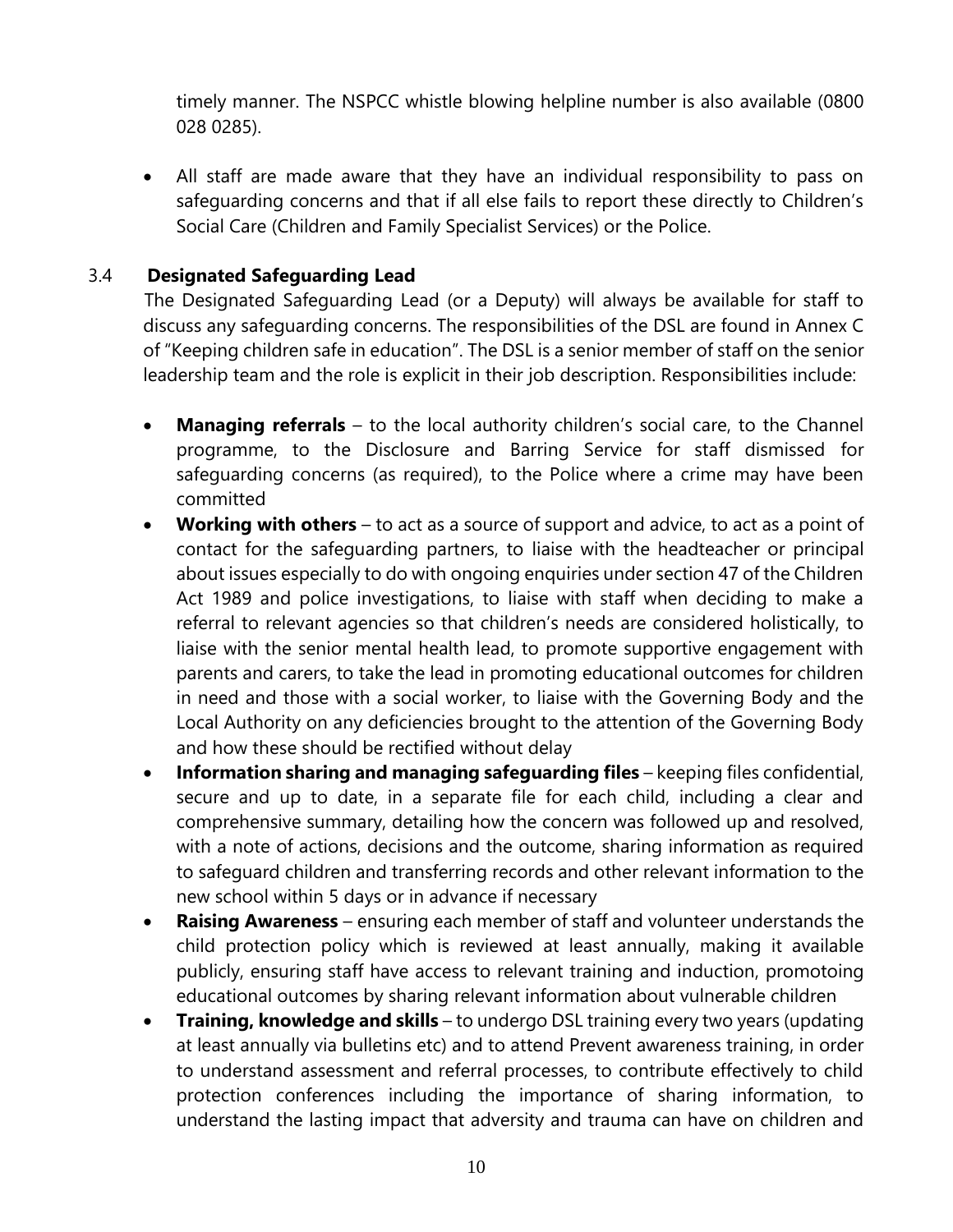how to respond to this, to be alert to children with specific needs eg SEND, those with health conditions and young carers, to understand the unique risks associated with online safety

- **Providing support to staff**  to help them feel confident on welfare, safeguarding and child protection matters, to provide support in the referral process if required and to help them to understand that safeguarding and educational outcomes are linked
- **Understanding the views of children**  encouraging a culture of listening to children and taking account of their wishes and feelings in measues taken to protect them and understanding the difficulties children may have in approaching staff about their circumstances
- **Holding and sharing information** sharing with safeguarding partners, other agencies and professionals and transferring records between schools and colleges in accordance with data protection legislation, keeping detailed, accurate and secure written records and understanding the purpose of this

### **4 Records, Monitoring and Transfer**

- 4.1 Well-kept records are essential to good child protection practice. All staff are clear about the need to record and report concerns about a child or children within the school. Records of concerns are recorded by individual staff in CPOMS (Online Safety Recording System). They are dated and staff alert the DSL or deputy DSL by clicking the 'Alert SLT' link. The Designated Safeguarding Lead is responsible for such records and for deciding at what point these records should be passed over to other agencies. *If a member of staff/visitor to the school has a safeguarding concern and is unsure how to access CPOMS or does not have access to CPOMS, they should fill in a safeguarding form. (Available from DSL/DDSL). Once completed, they should hand to a DSL/DDSL they will add the incident to CPOMS.*
- 4.2 Records relating to actual or alleged abuse or neglect are stored apart from normal pupil or staff records. Normal records sometimes have markers to show that there is sensitive material stored elsewhere. This is to protect individuals from accidental access to sensitive material by those who do not need to know.
- 4.3 Child protection records are stored securely, with access confined to specific staff, eg the Designated Safeguarding Lead (and relevant deputies) and the Headteacher.
- 4.4 Child protection records are reviewed regularly to check whether any action or updating is needed. This includes monitoring patterns of complaints or concerns about any individuals and ensuring these are acted upon. A case file chronology, summarizing case activity and significant events in the child's life, helps to enable effective monitoring. Any actions taken are clearly indicated.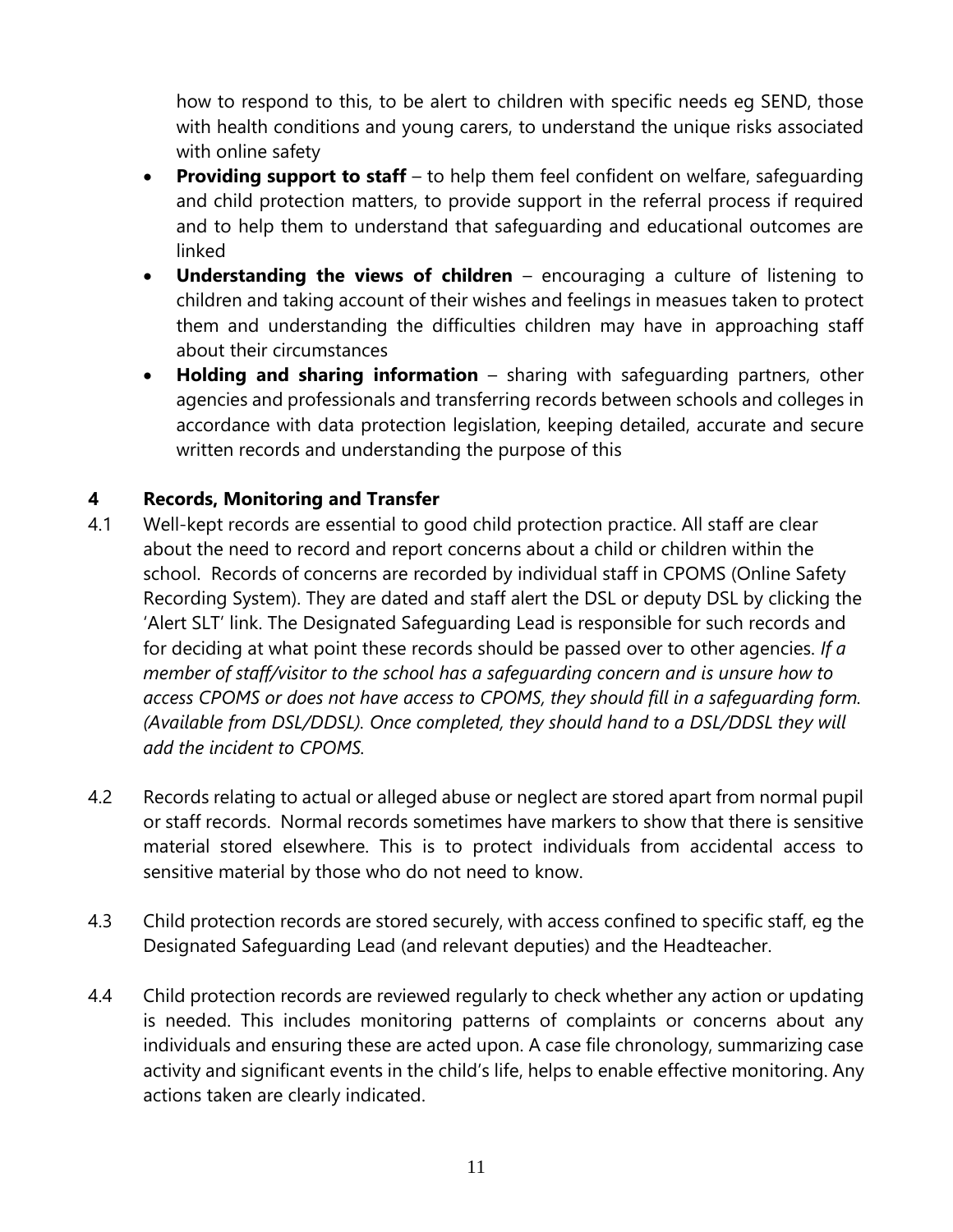4.5 When children transfer school their safeguarding records are also transferred within 5 days of them starting. Safeguarding records will be transferred separately from other records and best practice is to pass these directly to a Designated Safeguarding Lead in the receiving school with any necessary discussion or explanation and to obtain a signed and dated record of the transfer. Where a child needs specific ongoing support, relevant information will be transferred prior to the child arriving at their new school. In the event of a child moving out of area and a physical handover not being possible then the most secure method should be found to send the confidential records to a named Designated Safeguarding Lead and a photocopy kept until receipt is confirmed. Files requested by other agencies e.g. Police, are copied.

#### **5 Support to pupils and school staff**

5.1 **Support to pupils (including those about whom there are mental health concerns)** Our school recognises that children who are abused or who witness violence may find it difficult to develop a sense of self-worth and view their lives in a positive way and that this is likely to adversely impact their mental health and emotional well-being. Children may be vulnerable because, for instance, they have an allocated social worker, have a disability, are in care, a care-leaver or previously looked after, or are experiencing some form of neglect. It is therefore important that staff recognize that mental health concerns can, in some cases, be an indicator that a child has suffered or is at risk of suffering abuse, neglect or exploitation. Staff are well placed to observe children day-to-day and identify those whose behaviour suggests that they may be experiencing a mental health problem or be at risk of developing one. Where children have suffered abuse and neglect, or other potentially traumatic adverse childhood experiences, this can have a lasting impact throughout childhood, adolescence and into adulthood. For such children school may be one of the few stable, secure and predictable components of their lives. If staff have a mental health concern about a child that is also a safeguarding concern, immediate action will be taken, following this policy and speaking to the designated safeguarding lead or a deputy. Our school seeks to remove any barriers that may exist in being able to recognise abuse or neglect in pupils with Special Educational Needs, disabilities or physical health issues. We will seek to provide such children with the necessary support to build their self-esteem and confidence, helping them to secure the very best educational outcomes they are able to achieve. The context in which safeguarding incidents and/or behaviours occur, whether in school or within or outside the home (including online), will be considered by staff, particularly the DSL and Deputy DSLs. Any associated threats or risks will be included in assessments and relevant information included in referrals to Children's Social Care. General indicators of abuse and neglect (from Part 1 of the statutory guidance) are also included in Appendix 7 of this policy and further information about specific forms of abuse are contained within Appendix B of the statutory guidance, "Keeping Children Safe in Education".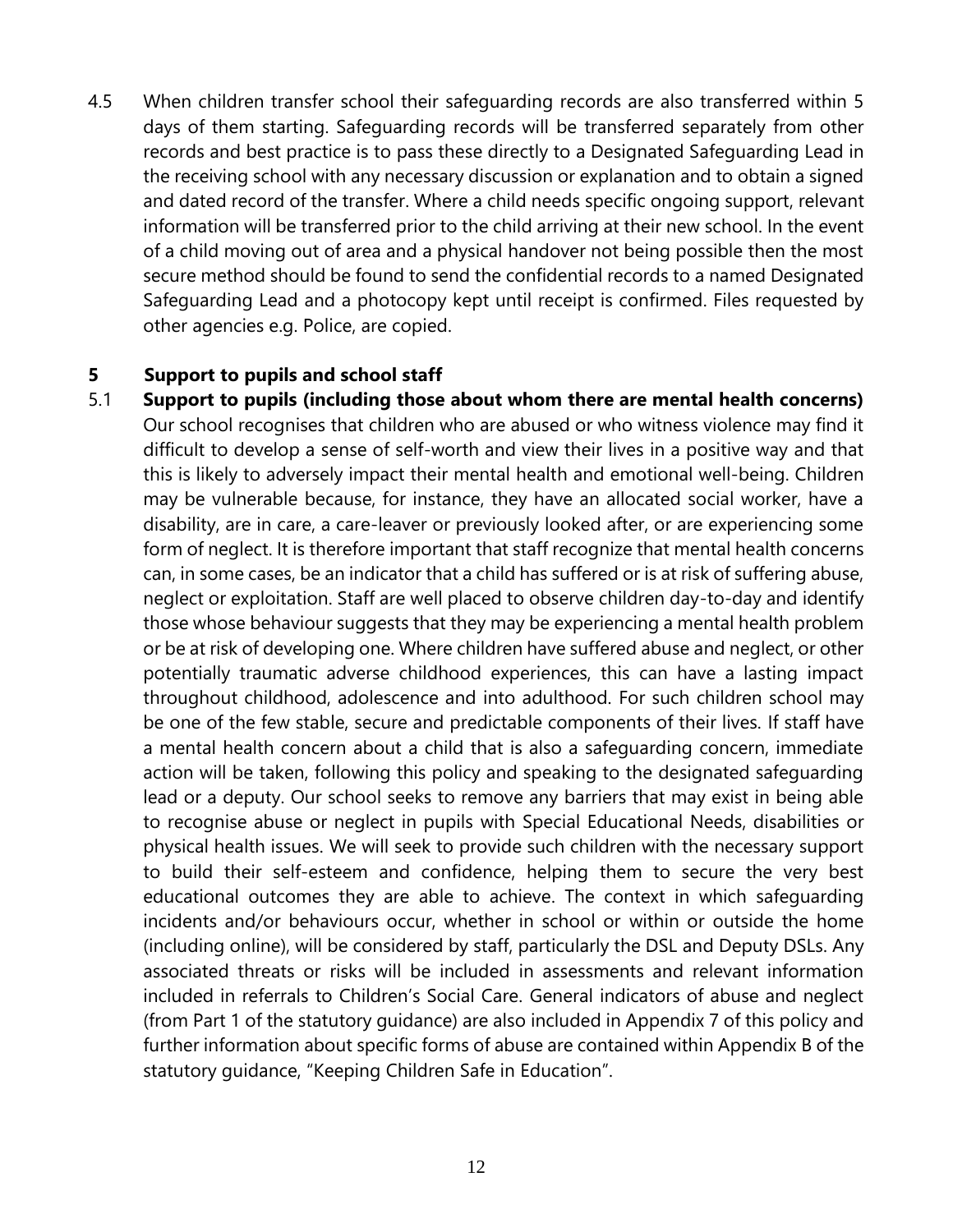- 5.2 **Peer on peer/child on child abuse** We recognise that children sometimes display harmful behaviour themselves and that even if there are no reports, it may still be happening. Incidents or allegations will be referred on for appropriate support and intervention. Such abuse is unacceptable and will not be tolerated at all or passed off as "banter", "just having a laugh" or "part of growing up". This abuse could for example include sexual violence and sexual harassment, "upskirting", initiation/hazing type violence, all forms of bullying, abuse in intimate relationships between peers, consensual and non-consensual sharing of indecent images, causing someone to engage in sexual activity without consent and physical violence (eg hitting, kicking, shaking, biting, hair pulling, etc). This may be experienced by both boys and girls, however, girls are more likely to be the victims and boys perpetrators. There are different school and local authority or Safeguarding Children Partnership guidances and policies which detail the school's procedures to address and minimise these concerns including;
	- 1. Behaviour Policy
	- 2. Anti-bullying Policy
	- 3. Online safety Policy

4. "Guidance for schools working with children who display harmful sexual behaviour" (Leicestershire LA Guidance)

5. DfE guidance "Sexual violence and sexual harassment between children in schools and colleges" and Part 5 of "Keeping children safe in education".

Children will be encouraged to report to a trusted adult in school all incidents of peer on peer abuse wherever it may have happened and will be taught about alternative ways of doing this both in school and elsewhere eg via a "worry box". They will always be taken seriously and never given the impression that they are creating a problem by reporting their concern or made to feel ashamed. Where an incident has occurred or specific risks are identified, the details will be added to a safeguarding or behaviour record for the children concerned and a thorough investigation conducted by the DSL. A written risk assessment will be undertaken by the DSL in order to minimise the risk of further harm and to ensure the safety of all staff and pupils. Parents or carers of the children involved will be informed as soon as it is appropriate to do so. Support plans will be written and help offered, by different adults in school (to avoid a possible conflict of interest), to the alleged victim, the child or young person accused and any other children involved. A referral to any relevant outside agency will be made eg Police or Social Care. Detailed procedures are included in the linked school policies listed above.

The following steps will be taken to minimise the risk of peer on peer abuse:

• Staff training to ensure an understanding of what it is and how to recognise signs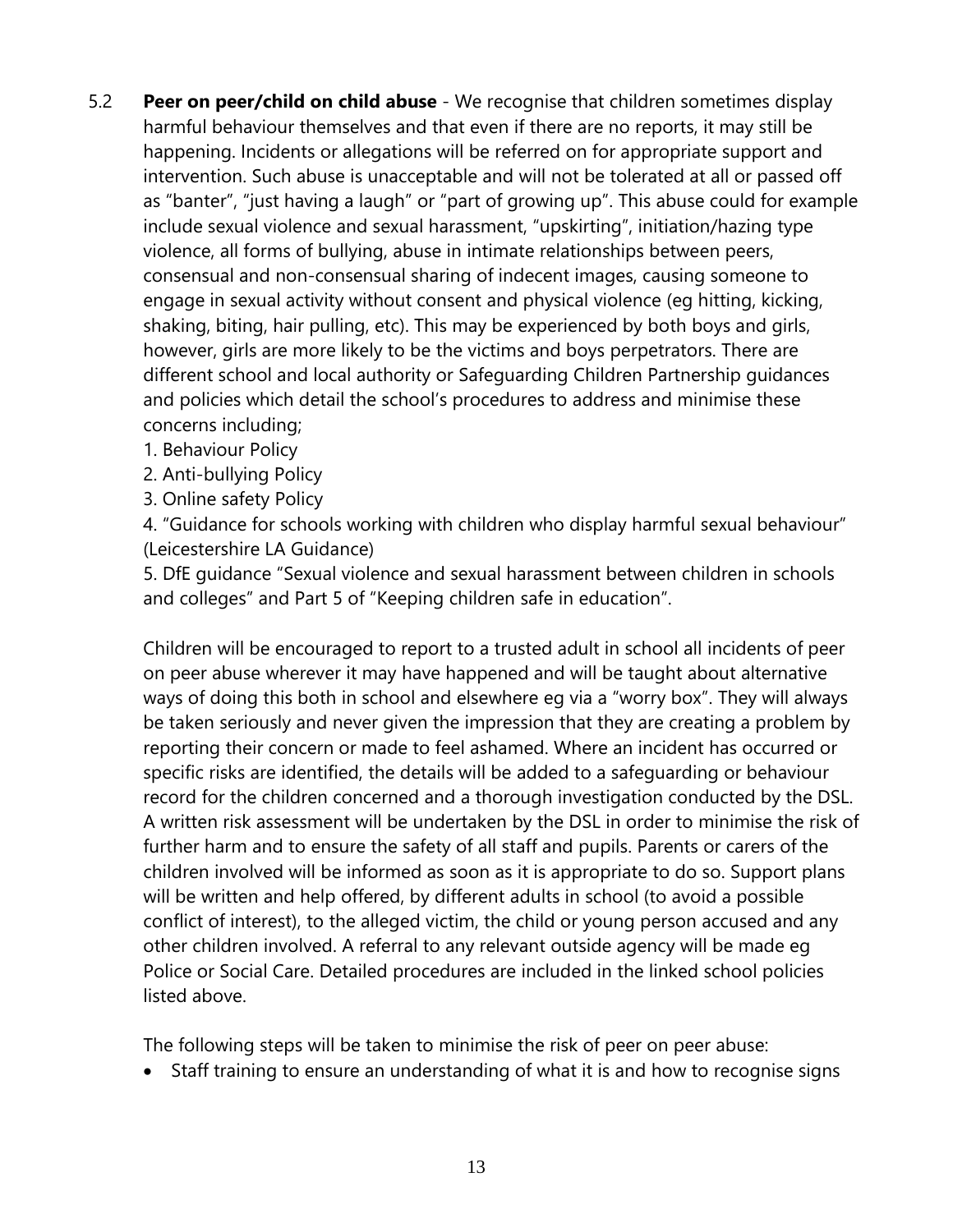- Promotion of a supportive environment by teaching about acceptable and unacceptable behaviours (including online) in both assembies and the wider curriculum eg RSHE
- Clear procedures put in place to govern the use of mobile phones in school
- Appropriate staff supervision of pupils and identifying locations around the school site that are less visible and may present more risk to pupils
- 5.3 **Online safety**  We recognise that technology is a significant component in many safeguarding and wellbeing issues and that children are at risk of abuse online as well as face to face. Some children may use mobile and smart technology, whilst at school and outside of school, to sexually harass their peers, share indecent images (consensually and non-consensually) and view and share pornography and other harmful content. Many children have unrestricted access to the internet via their mobile phones and our online safety policy describes the rules governing their use in school. It also sets out the school's response to incidents which may involve one or more of the four areas of risk – content, contact, conduct and commerce. Online safety is a consideration running through the planning and implementation of all relevant policies and procedures. Staff will always respond if informed that children have been involved in sharing indecent images. The DfE guidance "Sharing nudes and semi-nudes: advice for education settings working with children and young people" (Dec 2020) will be used to guide the school's response on a case by case basis.

The key points for staff being:-

- Report immediately to the DSL
- Never view, copy, print, share, store or save the imagery, or ask a child to share or download – this is illegal.
- If you have already viewed the imagery by accident (e.g. if a young person has showed it to you before you could ask them not to), report this to the DSL (or equivalent) and seek support.
- Do not delete the imagery or ask the young person to delete it.
- Do not ask the child/children or young person(s) who are involved in the incident to disclose information regarding the imagery. This is the responsibility of the DSL (or equivalent).
- Do not share information about the incident with other members of staff, the young person(s) it involves or their, or other, parents and/or carers.
- Do not say or do anything to blame or shame any young people involved.
- Do explain to them that you need to report it and reassure them that they will receive support and help from the DSL (or equivalent).
- 5.4 **Sexual violence and sexual harassment** Sexual violence refers to sexual offences as described under the Sexual Offences Act 2003 including rape and sexual assault. Sexual harassment is 'unwanted conduct of a sexual nature' that can occur online and offline and may include sexual name-calling, taunting or "jokes" and physical behaviour, for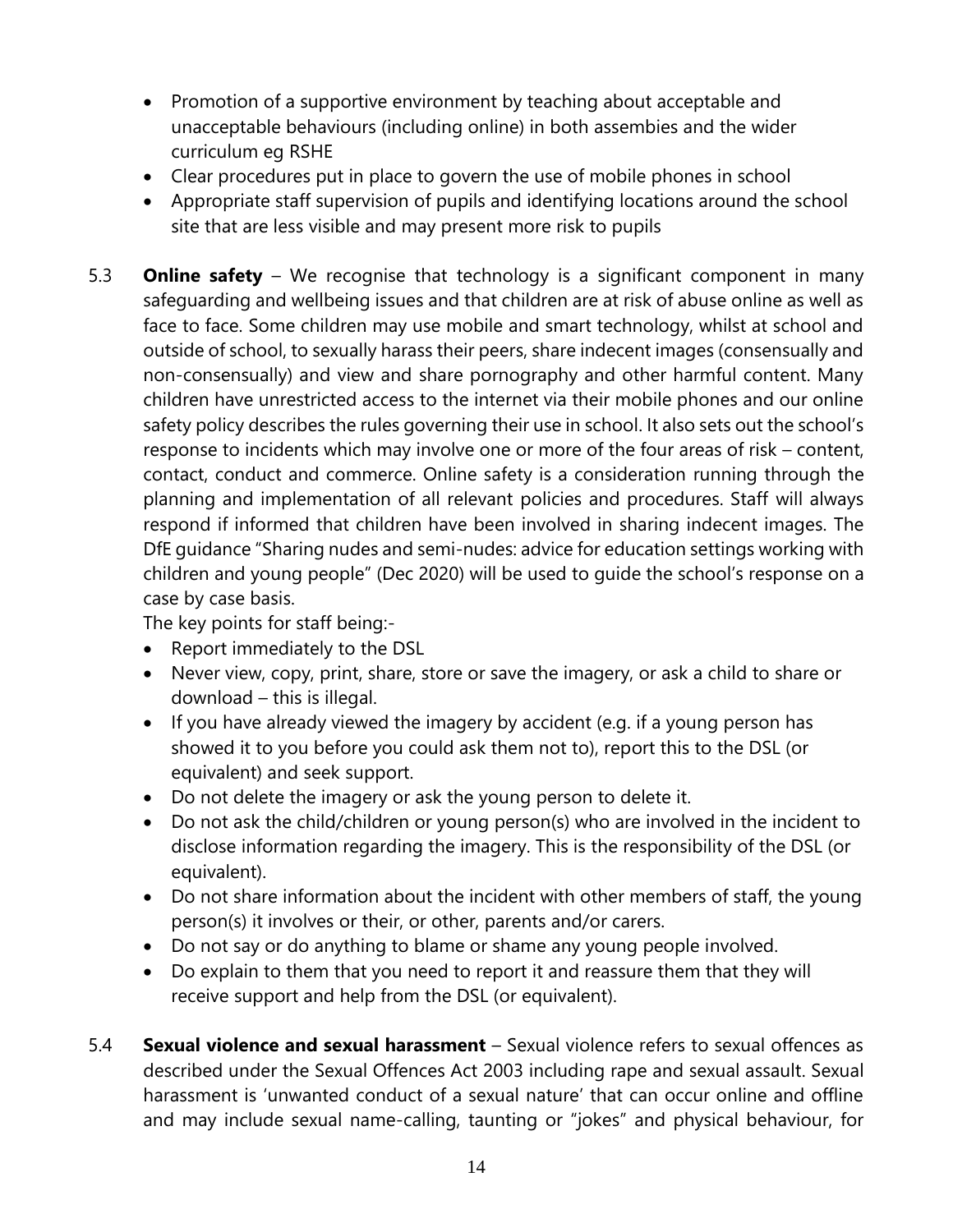example, deliberately brushing against someone or interfering with clothes. 'Upskirting' is also a criminal offence (under the Voyeurism (Offences) Act 2019) and typically involves taking a picture under a person's clothing (not necessarily a skirt) without them knowing, in order to obtain sexual gratification or to cause humiliation, distress or alarm (anyone of any gender can be a victim). Evidence shows that girls, children with SEND and LGBT children are more likely to be the victims of sexual violence and harassment and boys are more likely to be the perpetrators. However, sexual violence and sexual harassment can occur between children of any gender.

#### **Curriculum**

• Planned PHSE and Relationships, Sex and Health Education will include personal privacy, respect and consent so that children will have a better understanding of how to behave towards their peers including online. This will be taught alongside other safeguarding issues as set out in the DfE statutory guidance "Relationships Education, Relationships and Sex Education (RSE) and Health Education" . This will be appropriate to pupils' age and stage of development. It will also be underpinned by the school's behaviour policy and pastoral support system.

#### **Responding to an incident**

- School will follow the DfE guidance, 'Sexual violence and sexual harassment between children in schools and colleges', September 2021.
- Relevant staff will liaise with the police, social care and parents as appropriate.
- Support will be offered to both the alleged victim(s) and child(ren) accused. Parents will be included in discussions about the format that this support will take.
- 5.5 **Children Missing (including absence from school)** our school recognises the entitlement that all children have to education and will work closely with the local authority to share information about pupils who may be missing out on full time education or who go missing from education. The local authority will also be informed where children are to be removed from the school register a) to be educated outside the school system; b) for medical reasons; c) because they have ceased to attend; d) because they are in custody; d) because they have been permanently excluded. We also recognise that when children go missing this is a sign that they may have been targeted by perpetrators of Child Sexual Exploitation and/or drug related criminals (County Lines). Children may also be groomed into participating in other forms of criminal exploitation including cybercrime, serious violence and violent crime. Children who attend an alternative education provision or have an agreed reduced timetable are more likely to be vulnerable to these forms of exploitation.
- 5.6 **Child Sexual Exploitation (CSE) and Child Criminal Exploitation (CCE)** are forms of abuse and both occur where an individual or group takes advantage of an imbalance in power to coerce, manipulate or deceive a child into sexual or criminal activity. Whilst age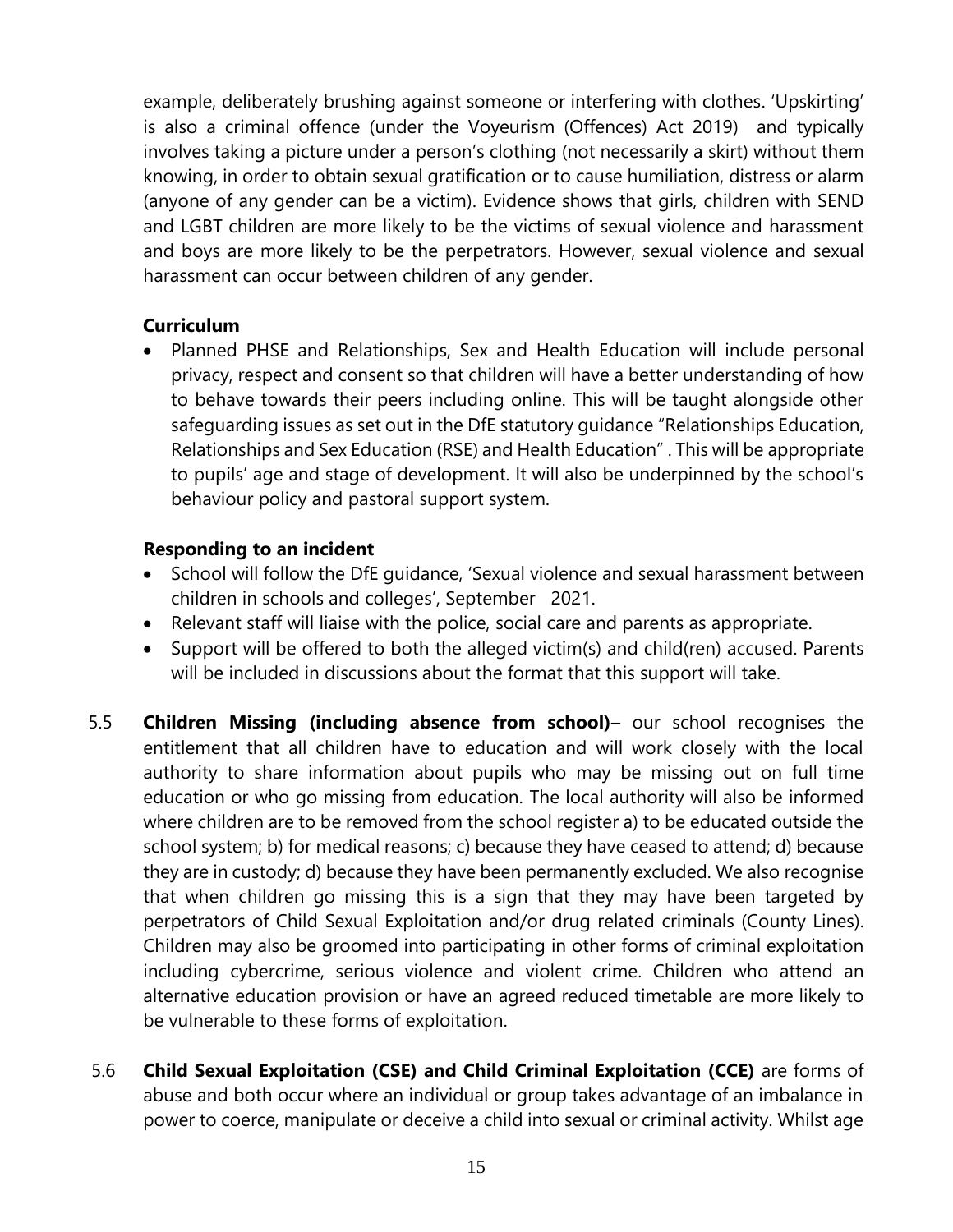may be the most obvious, this power imbalance can also be due to a range of other factors including gender, sexual identity, cognitive ability, physical strength, status, and access to economic or other resources. In some cases, the abuse will be in exchange for something the victim needs or wants and/or will be to the financial benefit or other advantage (such as increased status) of the perpetrator or facilitator. CSE and CCE can affect both males and females and can include children who have been moved (trafficked) for the purpose of exploitation. The abuse can be perpetrated by individuals or groups, males or females, and children or adults. The abuse can be a one-off occurrence or a series of incidents over time, and range from opportunistic to complex organised abuse. It can involve force and/or enticement-based methods of compliance and may, or may not, be accompanied by violence or threats of violence. Victims can be exploited even when activity appears consensual and it should be noted - exploitation, as well as being physical, can be facilitated and/or take place online. CSE can include 16 and 17 year olds who can legally consent to sex but they may not realise they are being exploited eg they believe they are in a genuine romantic relationship. A significant number of children who are victims of sexual exploitation go missing from home, care and education at some point or are targeted by criminals involved in the illegal supply of drugs (County Lines) and serious violent crime. 'County Lines' involves drug networks or individuals exploiting children and young people into carrying drugs and money between cities, towns and villages. Serious violent crime can be associated with this form of criminal activity together with child sexual exploitation. Children may also be exploited into committing cybercrime or money laundering offences and organised criminal groups or individuals may exploit children and young people with enhanced computer skills to access digital networks and/or data for criminal and financial gain. Children with bank accounts may be persuaded to allow criminals to use their banking facilities to launder money. CCE can also involve working in cannabis factories, shoplifting or pickpocketing and may involve coercing children to commit vehicle crime or serious violence towards others. It is important to note that the experience of girls can be very different to that of boys but girls are also at risk. Criminal exploitation of children is a form of harm that can affect children in both a physical environment and online. Staff training includes raising awareness of these issues and any concerns are passed to the Designated Safeguarding Lead who will make a risk assessment and refer to Local Authority First Response Children's Duty if appropriate.

5.7 **Serious violence** – is associated with a number of risk indicators in children including increased absence from school, a change in friendships or relationships with older individuals or groups, a significant decline in performance, signs of self-harm or a significant change in wellbeing, signs of assault or unexplained injuries. Staff will be made aware of these and of the other risk factors which increase the likelihood of involvement in serious violence, including, being male, having been frequently absent or permanently excluded from school, having experienced child maltreatment and having been involved in offending such as theft or robbery. Staff training will raise awareness to these risks and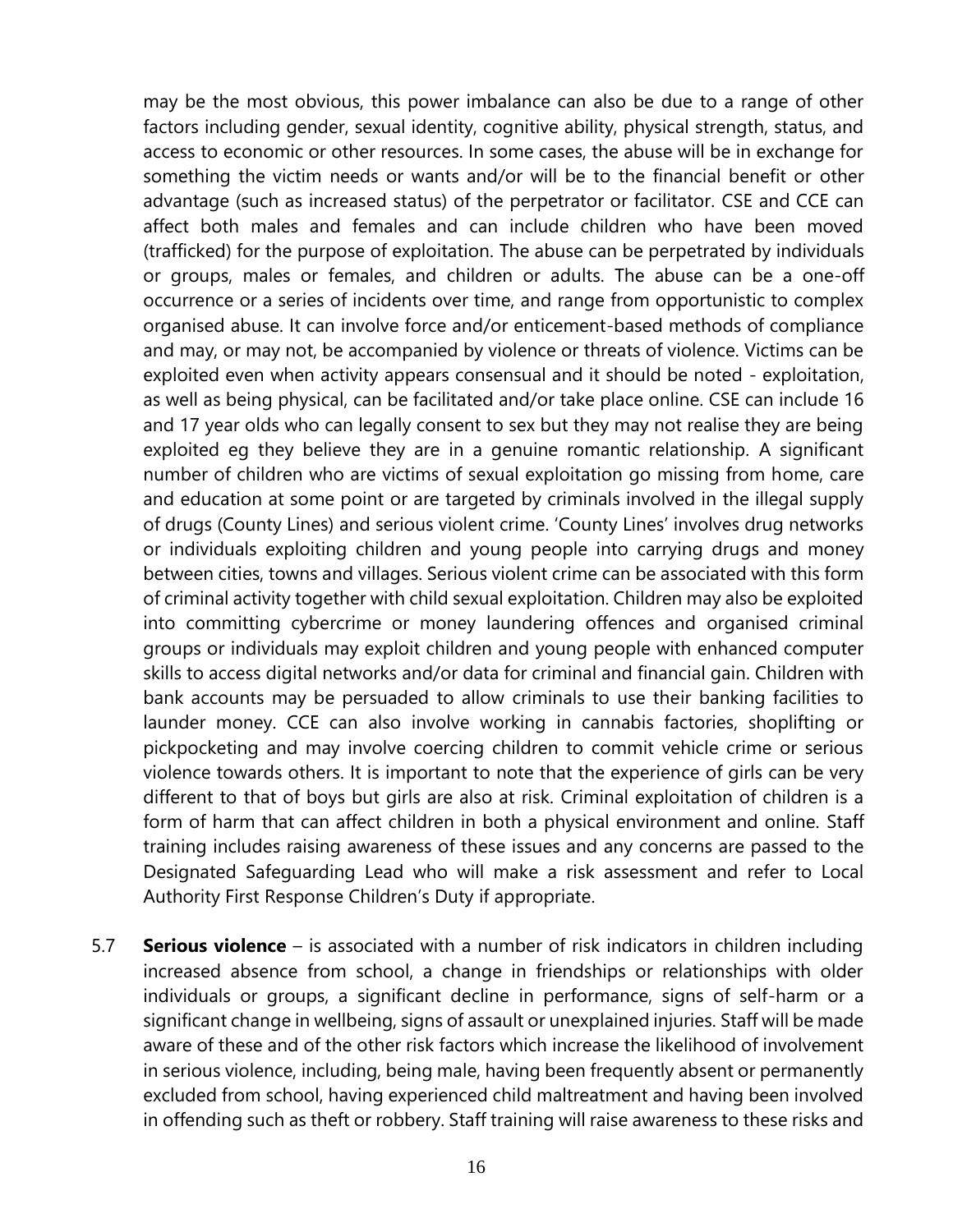any concerns will be passed to the Designated Safeguarding Lead to co-ordinate a safeguarding response.

- 5.8 **So-called 'honour-based' abuse** encompasses crimes which have been committed to protect or defend the so-called "honour" of the family and/or the community, including Female Genital Mutilation (FGM) (see appendix 6), forced marriage, and practices such as breast ironing. All forms of so called Honour Based Abuse are abuse (regardless of the motivation) and concerns will be passed to the Designated Safeguarding Lead for onward referral as required.
- 5.9 **Modern slavery and human trafficking** can take on many forms, including sexual exploitation, forced labour, slavery, servitude, forced criminality and the removal of organs. Children may be trafficked into the UK from abroad or moved around the country. Staff need to be aware of indicators which include, but not limited to, neglect, isolation, poor living conditions, having few personal belongings and a lack of trust and reluctance to seek help. Staff will refer any concerns to the DSL without delay who will take action and also refer victims to the National Referral Mechanism (www.gov.uk).
- 5.10 **Private fostering arrangements** Where a child under 16 (or 18 with a disability) is living with someone who is not their family or a close relative for 28 days or more, staff inform the Designated Safeguarding Lead so that a referral to Children's Social Care for a safety check, can be made. (A close relative includes step-parent, grandparents, uncle, aunt or sibling).
- 5.11 **Domestic Abuse-** Domestic Abuse affects about 1 in 4 households in the UK and victims can include men as well as women. Women's Aid will also support 16+ teenagers who are in abusive relationships. Domestic Abuse includes controlling and coercive behaviours as well as physical violence. Domestic Abuse causes emotional harm to children living in the same house and it may have been happening for a long time before it first comes to light. Any concerns around domestic abuse needs to be reported to the DSL immediately.
- 5.12 Complaints or concerns raised by parents or pupils will be taken seriously and followed up in accordance with the school's complaints process.

#### 5.13 **Support for Staff**

As part of their duty to safeguard and promote the welfare of children and young people staff may hear information, either from the child/young person as part of a disclosure or from another adult, that will be upsetting. Where a member of staff is distressed as a result of dealing with a child protection concern, he/she should in the first instance speak to the Designated Safeguarding Lead about the support they require. The Designated Safeguarding Lead should seek to arrange the necessary support.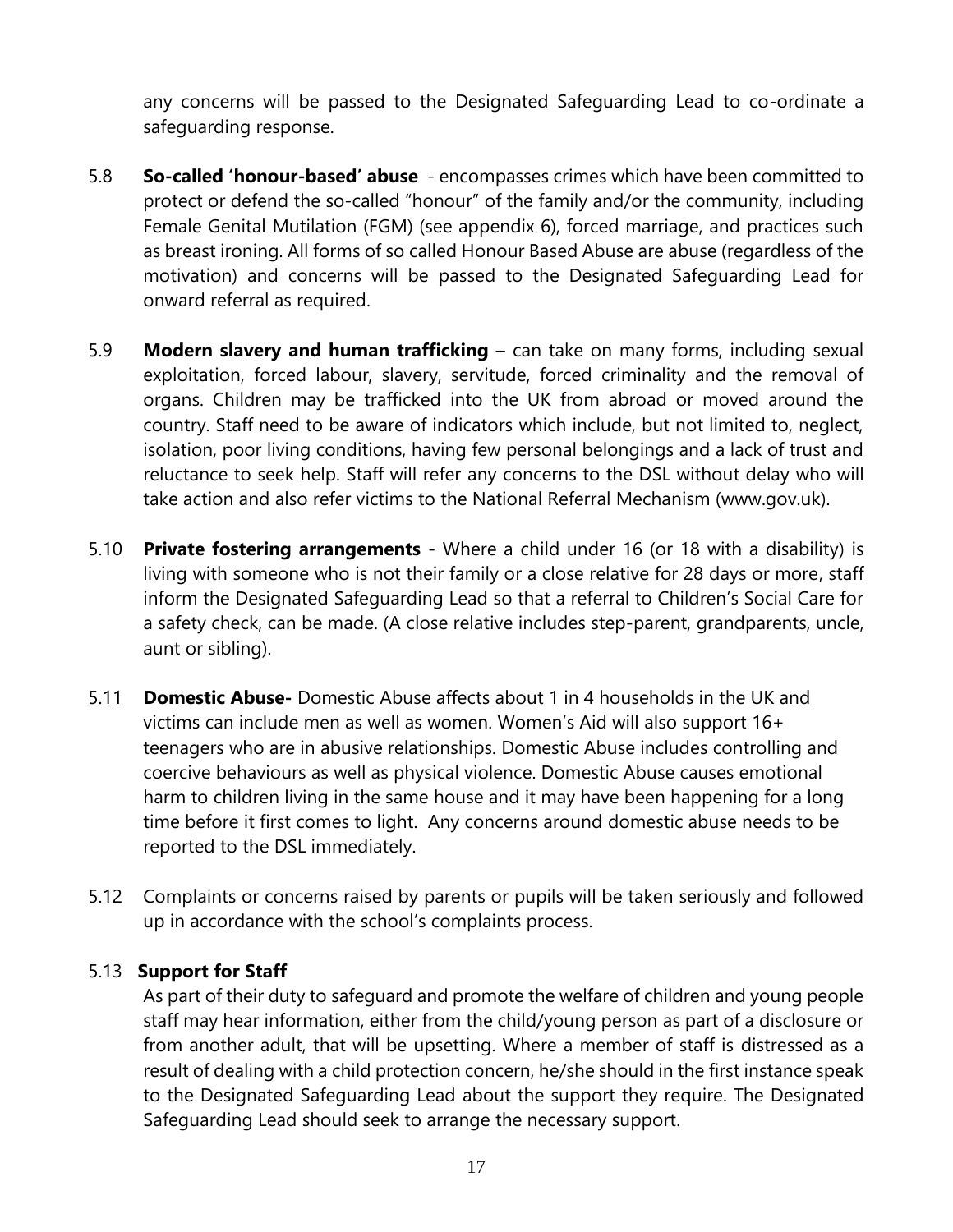# **6 Working with parents/carers**

The school will:

- Ensure that parents/carers have an understanding of the responsibility placed on the school and staff for child protection by setting out its obligations in the school prospectus.
- Undertake appropriate discussion with parents/carers and seek necessary consent prior to involvement of Children & Family Services (Children's Social Care) or another agency, unless to do so would place the child at risk of harm or compromise an investigation.

# **7 Other Relevant Policies**

- 7.1 The Governing Body's statutory responsibility for safeguarding the welfare of children goes beyond simply child protection. The duty is to ensure that safeguarding permeates all activity and functions. This policy therefore complements and supports a range of other policies, for instance:
	- o Pupil Behaviour Policy
	- o Staff Code of Conduct ("Guidance for Safer working practice")
	- o Racist incidents
	- o Anti-Bullying (including Cyberbullying)
	- o Physical Interventions/Restraint (DfE Guidances "Use of Reasonable Force" and "Screening, searching and confiscation")
	- o Special Educational Needs and Disability
	- o Trips and visits
	- $\circ$  First aid and the administration of medicines
	- o Health and Safety
	- o Relationships Education, Relationships and Sex Education and Health Education Site Security
	- o Equal Opportunities
	- o Toileting/Intimate care
	- o E-safety
	- o Extended school activities

The above list is not exhaustive but when undertaking development or planning of any kind the school will consider the implications for safeguarding and promoting the welfare of children.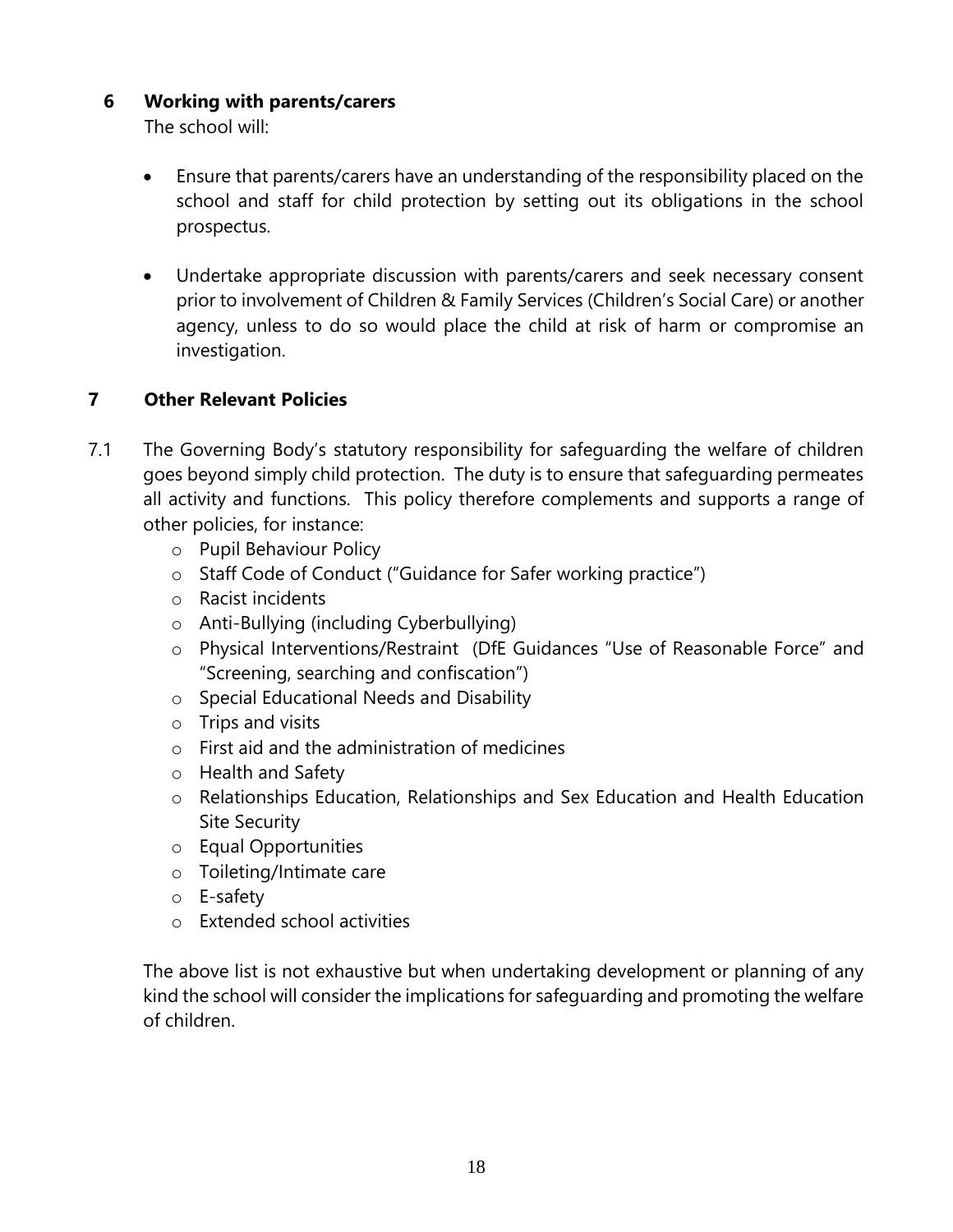#### **8 Recruitment and Selection of Staff (also see the Safer Recruitment policy)**

- 8.1 The school's safer recruitment processes follow the statutory guidance: "*Keeping children safe in education, Part Three: Safer recruitment*."
- 8.2 The school will provide all the relevant information in references for a member of staff about whom there have been safeguarding concerns ie about child protection / inappropriate conduct. Cases in which the conclusion of an allegation has been unsubstantiated, unfounded, false or malicious will not be included in employer references. A history of repeated safeguarding concerns or allegations which have all been found to be unsubstantiated, malicious etc. will also not be included in a reference.
- 8.3 The school has an open safeguarding ethos regularly addressing safeguarding responsibilities during staff meetings and fostering an ongoing culture of vigilance. All new staff and volunteers receive a safeguarding induction and are briefed on the code of conduct for adults working with children. The Leicestershire County Council induction leaflet is given to all staff and is the basis for the safeguarding induction.
- 8.4 In line with statutory requirements, every recruitment process for school staff will have at least one member (teacher/manager or governor) who has undertaken safer recruitment training.
- 8.5 Staff and volunteers who provide early years or later years childcare and any managers of such childcare are covered by the disqualification regulations of the Childcare Act 2006 and are required to declare relevant information - see statutory guidance: Disqualification under the Childcare Act 2006 (last updated August 2018).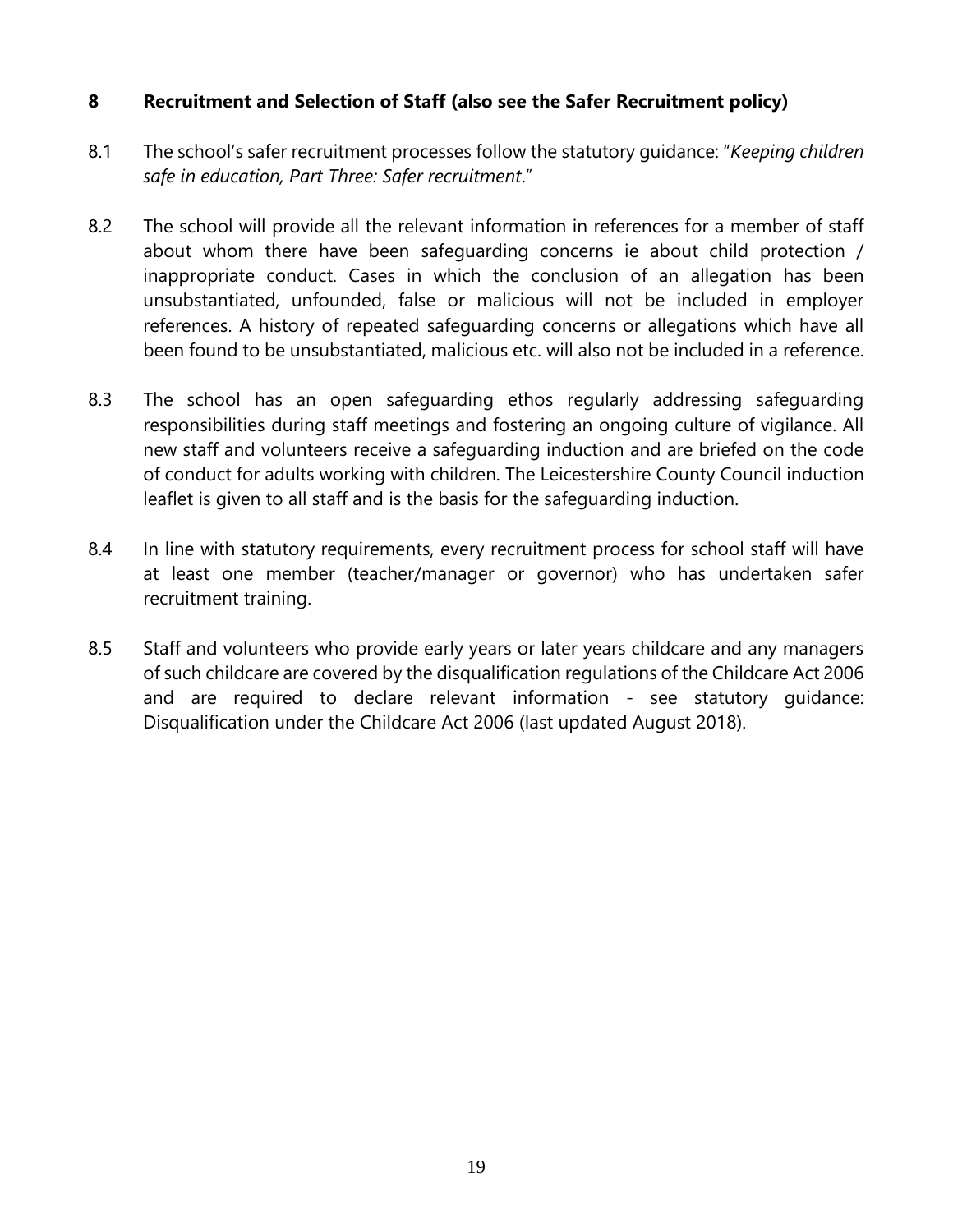# **PROCEDURE TO FOLLOW IN CASES OF POSSIBLE, ALLEGED OR SUSPECTED ABUSE, OR SERIOUS CAUSE FOR CONCERN ABOUT A CHILD**

#### **Contents**

| $\mathbf{A}$ | General                                                          |  |
|--------------|------------------------------------------------------------------|--|
| - B          | Individual Staff/Volunteers/Other Adults - main procedural steps |  |
|              | Designated Safeguarding Lead - main procedural steps             |  |

#### **A. General**

- 1) The Leicestershire and Rutland Safeguarding Children Partnership Procedures contain the inter-agency processes, protocols and expectations for safeguarding children. (Available on the website www.lrsb.org.uk: The Designated Safeguarding Lead is expected to be familiar with these, particularly the indicators of abuse and neglect and the referral processes.
- 2) It is important that all parties act swiftly and avoid delays.
- 3) Any person may seek advice and guidance from the First Response Children's Duty Professionals Consultation Line, particularly if there is doubt about how to proceed. Any adult, whatever their role, can take action in his/her own right to ensure that an allegation or concern is investigated and can report to the investigating agencies.
- 4) A record, dated (including the day and time) and signed, must be made as to what has been alleged, noticed and reported, and kept securely and confidentially.
- 5) In many cases of concern there will be an expectation that there have already been positive steps taken to work with parents and relevant parties to help alleviate the concerns and effect an improvement for the child. This is appropriate where it is thought a child may be in need in some way, and require assessment to see whether additional support and services are required. An example might be where it is suspected a child may be the subject of neglect. In most cases the parents' knowledge and consent to the referral are expected, unless there is reason for this not being in the child's interest. However, there will be circumstances when informing the parent/carer of a referral might put the child at risk and/or undermine Police enquiries, and in individual cases, advice from Children's Social Care will need to be taken.

#### **B. Individual Staff/Volunteers/Other Adults – main procedural steps**

1) When a child makes a disclosure, or when concerns are received from other sources, do not investigate, ask leading questions, examine children, or promise confidentiality. Children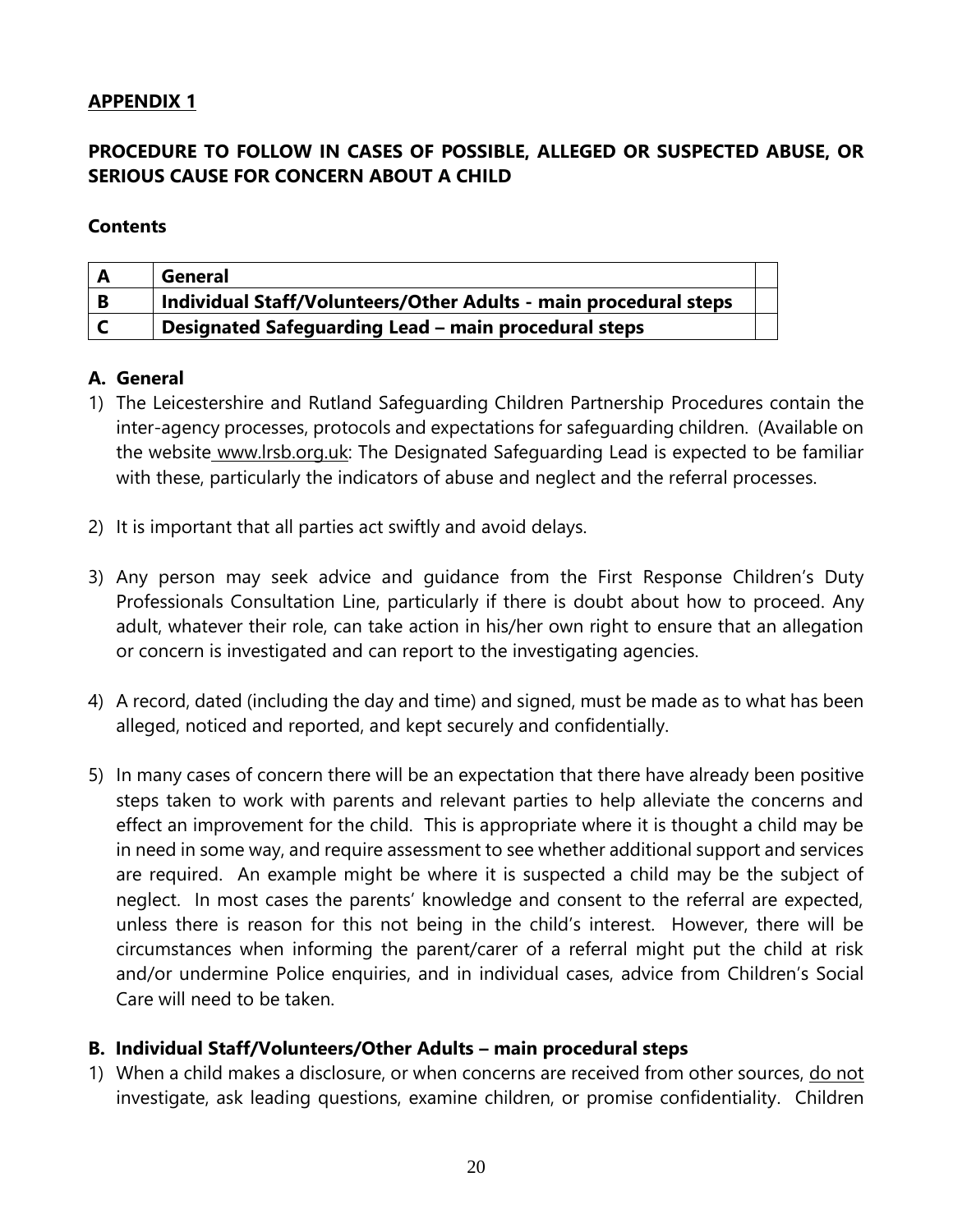making disclosures should be reassured and if possible at this stage should be informed what action will be taken next.

- 2) As soon as possible make a dated (including the day), timed and signed record of what has been disclosed or noticed, said or done and report to the Designated Safeguarding Lead in the school.
- 3) If the concern involves the conduct of a member of staff or volunteer, a visitor, a governor, a trainee or another young person or child, the Headteacher must be informed.
- 4) If the safeguarding concern or allegation is about the Headteacher, the information should normally be passed to the Chair of Governors (or other senior manager in a MAT) or failing that to the Local Authority Allegations Manager (LADO). The Chair of Governors can be contacted via the school office on 01530 270371 or jobluefox@gmail.com. Please mark any communication FAO Jo Lee.
- 5) If this has not already been done, inform the child (or other party who has raised the concern) what action you have taken.

### **C. Designated Safeguarding Lead – main procedural steps**

- 1) Begin an individual case file for each child involved which will hold a record of communications and actions to be stored securely (see section on Records, Monitoring and Transfer). Include a chronology of case activity.
- 2) Where initial enquiries do not justify a referral to the investigating agencies, inform the initiating adult and monitor the situation. If in doubt, seek advice from the First Response professionals consultation line.
- 3) Share information confidentially with those who need to know.
- 4) Where there is a child protection concern requiring immediate, same day, intervention from Children's Social Care, the First Response Children's Duty should be contacted by phone (contact the local authority Children's Services where the child lives). Written confirmation should be made within 24 hours on the Multi-Agency Referral Form to Children's Social Care. All other referrals should be made using the online form (see link [http://lrsb.org.uk/childreport\)](http://lrsb.org.uk/childreport).
- 5) If the concern is about children using harmful sexual behaviour, also refer to the separate guidance, "Guidance for schools working with children who display harmful sexual behaviour" (Leicestershire LA Guidance).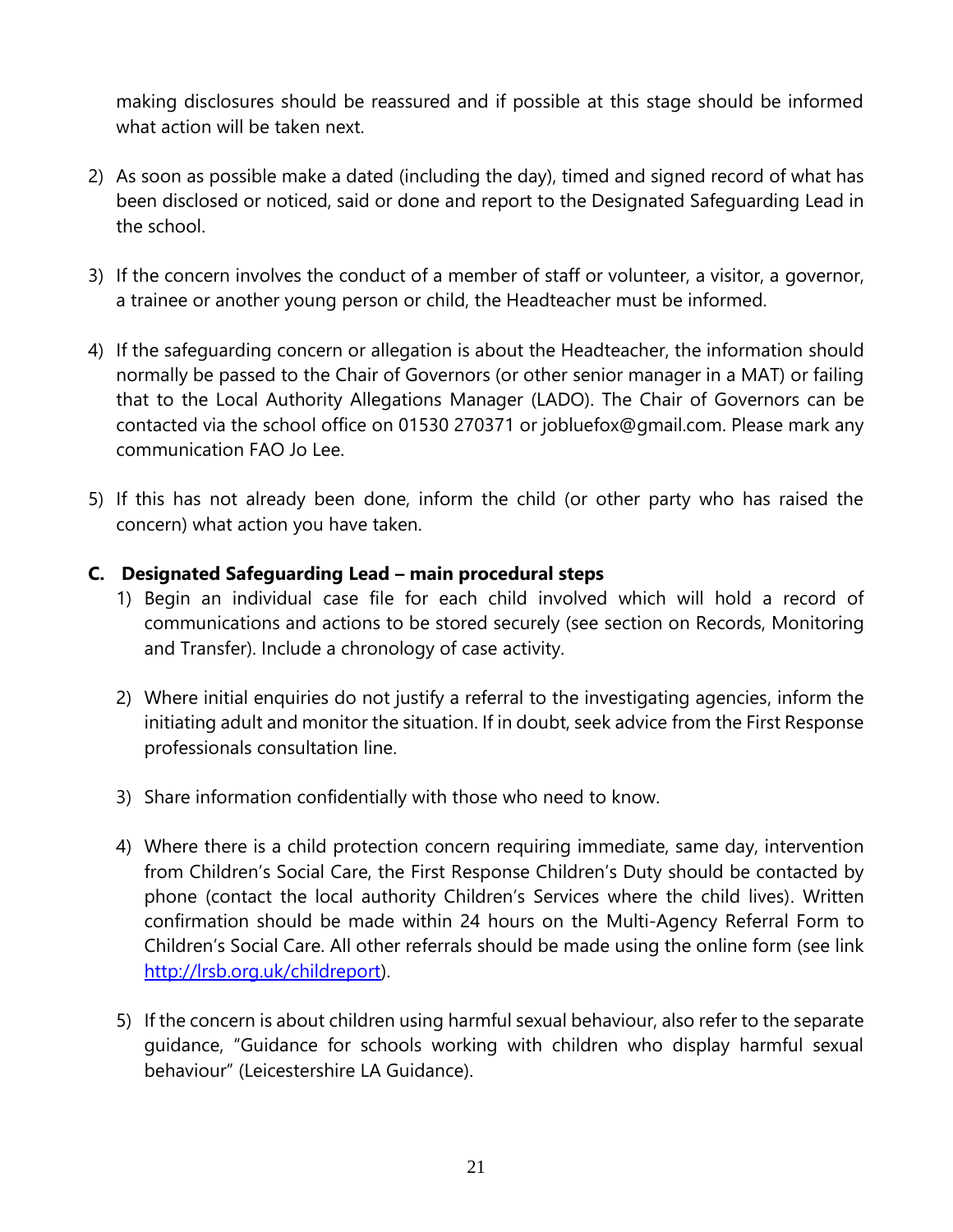- 6) If it appears that urgent medical attention is required arrange for the child to be taken to hospital (normally this means calling an ambulance) accompanied by a member of staff who must inform medical staff that non-accidental injury is suspected. Parents must be informed that the child has been taken to hospital.
- 7) Exceptional circumstances: If it is feared that the child might be at immediate risk on leaving school, take advice from the First Response Professionals Consultation line (for instance about difficulties if the school day has ended, or on whether to contact the police). Remain with the child until the Social Worker takes responsibility. If in these circumstances a parent arrives to collect the child, the member of staff has no right to withhold the child, unless there are current legal restrictions in force (eg a restraining order). If there are clear signs of physical risk or threat, First Response Children's Duty should be updated and the Police should be contacted immediately.

# **PROCESS FOR DEALING WITH SAFEGUARDING CONCERNS OR ALLEGATIONS AGAINST STAFF (INCLUDING HEADTEACHERS), SUPPLY TEACHERS, VOLUNTEERS AND CONTRACTORS**

These procedures should be followed in all cases in which there is an allegation or safeguarding concern that a person working with children has:

- behaved in a way that has harmed a child, or may have harmed a child;
- possibly committed a criminal offence against or related to a child;
- behaved towards a child or children in a way that indicates he or she would pose a risk of harm to children; or
- behaved or may have behaved in a way that indicates they may not be suitable to work with children.

There is also a school "Low-level concerns policy" which should be followed if the concern does not meet the allegations threshold above or is not considered serious enough to make a referral to the LADO.

Relevant documents:

- DfE "Keeping children safe in education: Statutory guidance for schools and colleges" (part 4: Allegations made against/concerns raised in relation to teachers, including supply teachers, other staff, volunteers and contractors)
- **1) Individual Staff/Volunteers/Other Adults who receive the allegation**:
	- i. Write and sign a dated and timed note of what has been disclosed or noticed, said or done.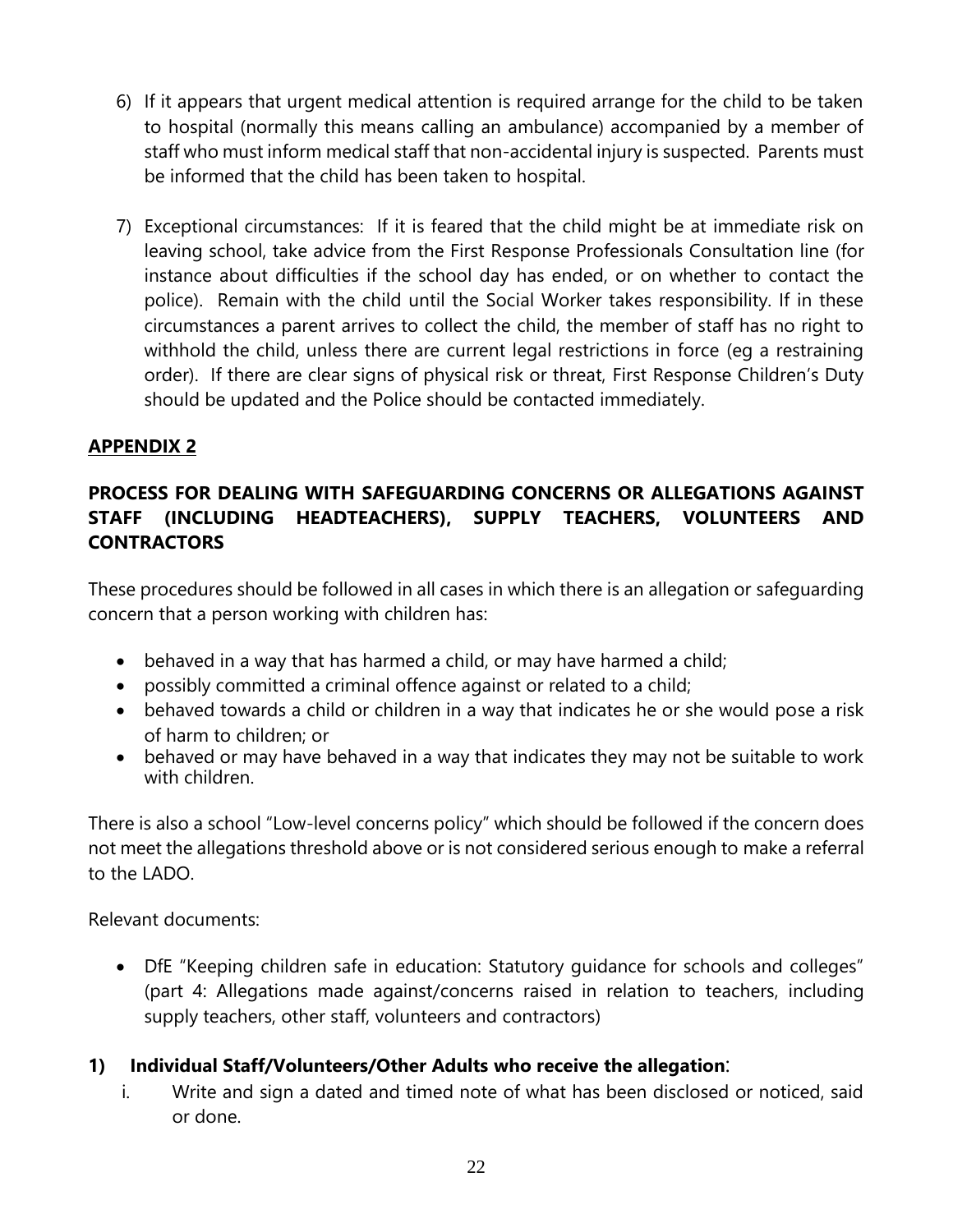ii. Report immediately to the Headteacher.

iii. Pass on the written record.

iv. If the allegation or safeguarding concern is about the conduct of the Headteacher, report immediately to the Chair of Governors. Pass on the written record. (If there is difficulty reporting to the Chair of Governors, contact the Allegations Manager (LADO), Safeguarding and Performance Unit as soon as possible.) The Chair of Governors can be contacted via the school office on 01530 270371 or [jobluefox@gmail.com.](mailto:jobluefox@gmail.com) Please mark any communication FAO Jo Lee.

### **2) Headteacher (or Chair of Govenors)**

- i. If there is no written record, write and sign a dated and timed note of what has been disclosed or noticed, said or done.
- ii. Before taking further action notify and seek advice from the Allegations Manager (LADO), Safeguarding and Improvement Unit on the same day.
- iii. You may be asked to clarify details or the circumstances of the allegation, but this must not amount to an investigation at this stage.
- iv. Report to First Response Children's Duty if the Allegations Manager (LADO) so advises or if circumstances require a referral concerning a child.
- v. Ongoing involvement in cases:
	- Liaison with the Allegations Manager (LADO)
	- Co-operation with the investigating agency's enquiries as appropriate (including working closely with the employment agency in the case of supply teachers).
	- Consideration of employment issues and possible disciplinary action where the investigating agencies take no further action.
	- Possible referral to the DBS or The Teaching Regulation Agency, depending on the outcome.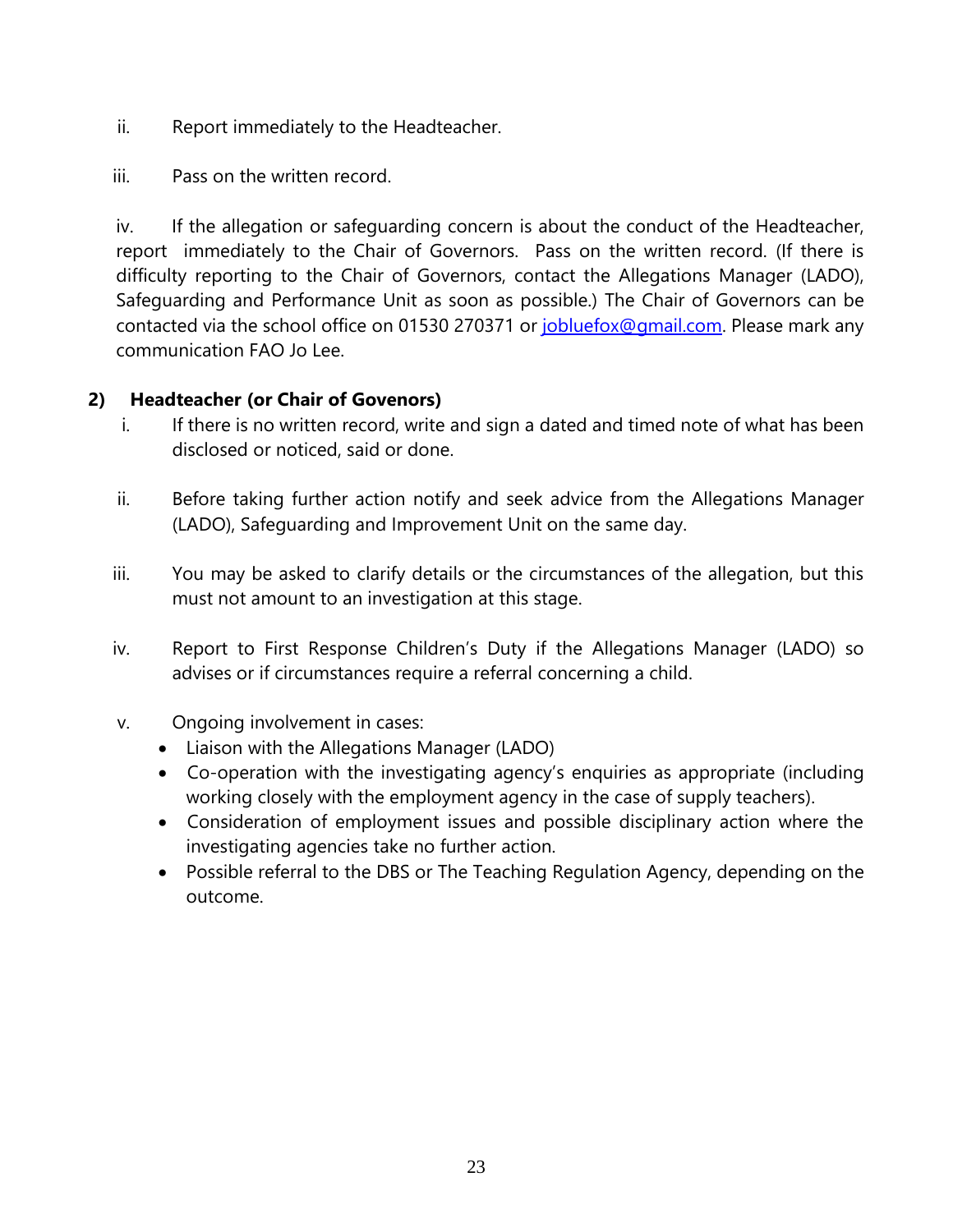### **Low-level Concerns Policy**

#### **1.0 Purpose**

- 1.1 This policy sets out a framework whereby staff are expected to report concerns, no matter how small, about their own behaviour or that of another member of staff, volunteer, supply teacher, contractor or other person working in school. Its purpose is to help create and embed a culture of openness, trust and transparency in which the clear values and expected behaviour set out in the "Guidance for safer working practice for those working with children and young people in education settings" (May 2019) (sometimes called the safeguarding code of conduct) are lived, monitored, and reinforced.
- 1.2 The policy should be read in conjunction with the current statutory guidance "Keeping Children Safe in Education" Part 4, Section 2.

#### **2.0 Who does the policy apply to?**

2.1 This policy applies to all staff and other individuals who work or volunteer in school.

#### **3.0 Definition of a low-level concern**

- 3.1 A low-level concern is any concern, no matter how small, even if no more than causing a sense of unease or a 'nagging doubt', that a person working in or on behalf of the school may have acted in a way that:
	- is inconsistent with the "Guidance for safer working practice" (May 2019), including inappropriate conduct outside of work, and
	- does not meet the allegations threshold or is otherwise not considered serious enough to make a referral to the LADO

#### **4.0 Reporting low-level concerns**

- 4.1 Where a low-level concern has been identified this will be reported as soon as possible to the **headteacher**. However, it is never too late to share a low-level concern if this has not already happened.
- 4.2 Where the headteacher is not available, the information will be reported to the Designated Safeguarding Lead or Deputy (ie the most senior member of SLT acting in this role).
- 4.3 Low-level concerns about the Designated Safeguarding Lead will be reported to the headteacher and those about the headteacher will be reported to the Chair of Governors. The Chair of Governors can be contacted via the school office on 01530 270371 or [jobluefox@gmail.com.](mailto:jobluefox@gmail.com) Please mark any communication FAO Jo Lee.
- 4.4 Where the low-level concern has been reported to the Designated Safeguarding Lead, they will inform the headteacher of the details as soon as possible.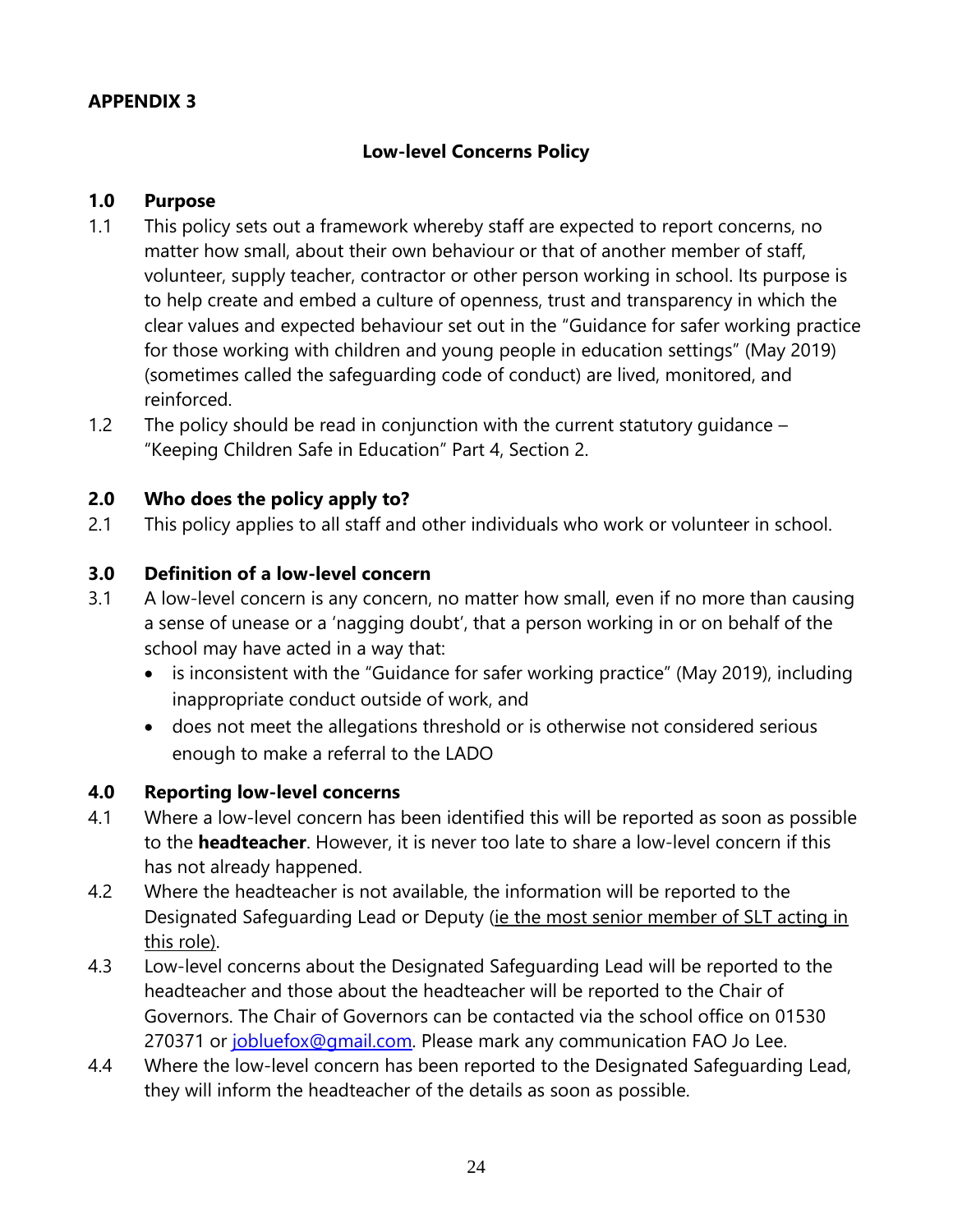# **5.0 Recording concerns**

- 5.1 A summary of the low-level concern should be written down, signed, timed, dated and shared by the person bringing the information forward.
- 5.2 Where concerns are reported verbally to the headteacher a record of the conversation will be made by the headteacher which will be signed, timed, and dated.

# **6.0 Responding to low-level concerns**

- 6.1 Where a low-level concern has been raised this will be taken seriously and dealt with promptly. The headteacher will:
	- Speak to the person reporting the concern to gather all the relevant information
	- Speak to the individual about the concern raised to ascertain their response, unless advised not to do so by the LADO or Police (HR advice may also need to be taken).
	- Where necessary further investigation will be carried out to gather all relevant information. This may involve speaking to any potential witnesses.
	- The information reported and gathered will then be reviewed to determine whether the behaviour,

i) is consistent with the "Guidance for safer working practice for those working with children and young people in education settings" (May 2019): no further action will be required,

ii) constitutes a low-level concern: no further action is required, or additional training/guidance/support may be required to rectify the behaviour via normal day to day management processes. The employee should understand that failure to improve or a repeat of the behaviour may lead to further action being taken, e.g. either via the Performance Management Policy or Disciplinary Policy. iii) is serious enough to consult with or refer to the LADO: a referral should be made to the LADO and advice taken from HR. In this case the school's Managing Allegations procedure within the Safeguarding Policy and Disciplinary Policy will be followed.

iv) when considered with any other low-level concerns that have previously been raised about the same individual, should be reclassified as an allegation and referred to the LADO or Police: a referral should be made to the LADO and advice taken from HR. In this case the school's Managing Allegations procedure within the Safeguarding Policy and Disciplinary Policy will be followed.

• Records will be made of, i) all internal conversations including any relevant witnesses, ii) all external conversations eg with the LADO iii) the decision and the rationale for it, iv) any action taken

# **7.0 Can the reporting person remain anonymous?**

7.1 The person bringing forward the concern will be named in the written record. Where they request to remain anonymous this will be respected as far as possible. However,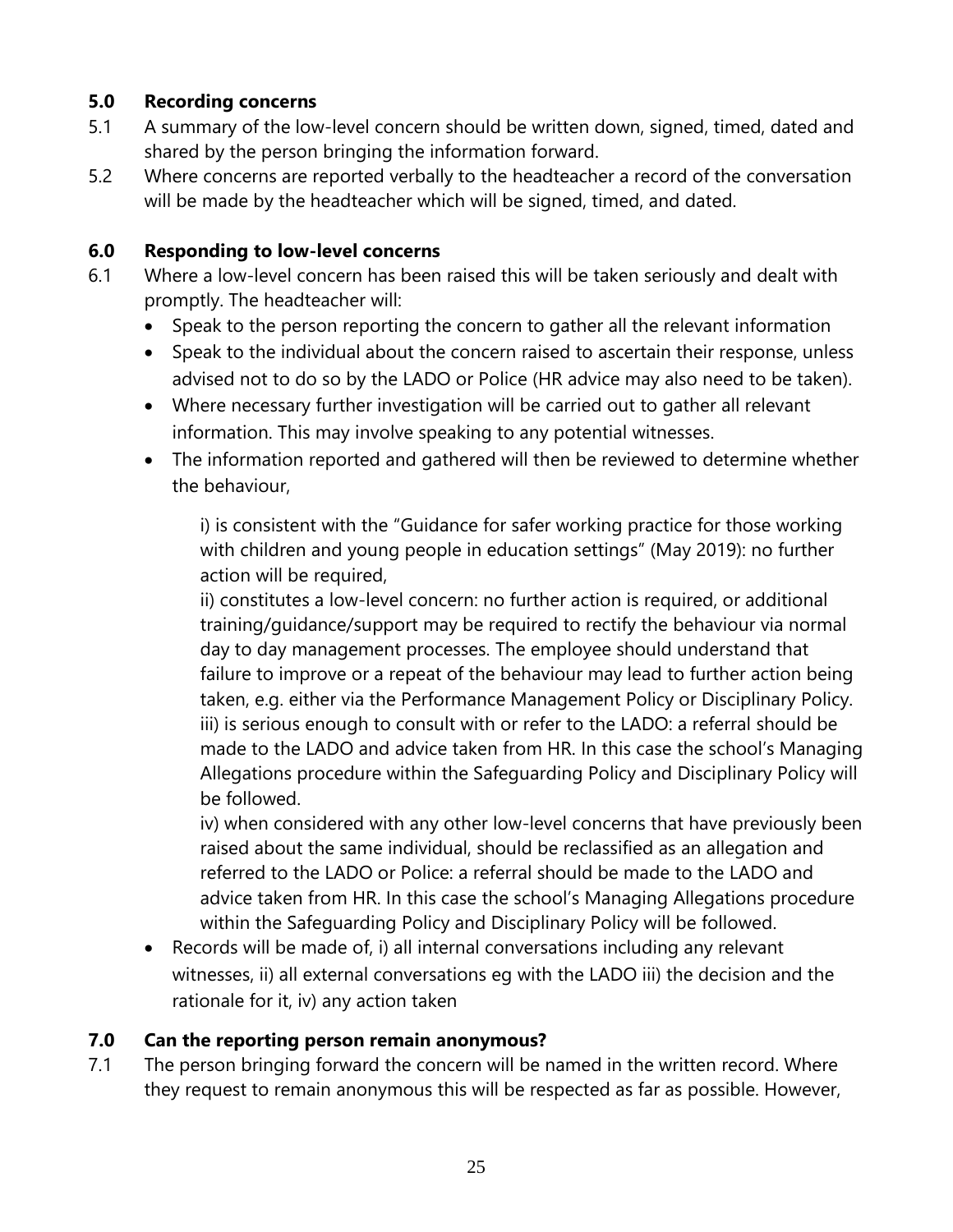there may be circumstances where this is not possible e.g. where a fair disciplinary investigation is needed or where a later criminal investigation is required.

# **8.0 Should staff report concerns about themselves (i.e. self-report)?**

8.1 It may be the case that a person finds themselves in a situation which could be misinterpreted, or might appear compromising to others; or they may have behaved in a manner which on reflection they consider falls below the standard set out in the "Guidance for safer working practice". In these circumstances they should self-report. This will enable a potentially difficult situation to be addressed at an early opportunity if necessary.

# **9.0 Where behaviour is consistent with the "Guidance for safer working practice" (May 2019)**

9.1 Feedback will be given to both parties to explain why the behaviour was consistent with the "Guidance for safer working practice".

### **10.0 Should the low-level concerns file be reviewed?**

10.1 The records will be reviewed periodically, and whenever a new low-level concern is added, so that potential patterns of concerning, problematic or inappropriate behaviour can be identified and referred to the LADO if required. A record of these reviews will be retained.

#### **11.0 References**

11.1 Low-level concerns will not be included in references unless a low-level concern, or group of concerns, has met the threshold for referral to the LADO and found to be substantiated.

#### **12.0 What is the role of the Governing Body?**

12.1 The headteacher will regularly inform the Governing Body about the implementation of the low-level concerns policy including any evidence of its effectiveness eg with relevant data. The Safeguarding Governor may also review an anonymised sample to ensure that these concerns have been handled appropriately.

#### **APPENDIX 4**

#### **Early Years Foundation Stage (EYFS) Policy for the use of Cameras and Mobile Phones**

• *See separate school policy*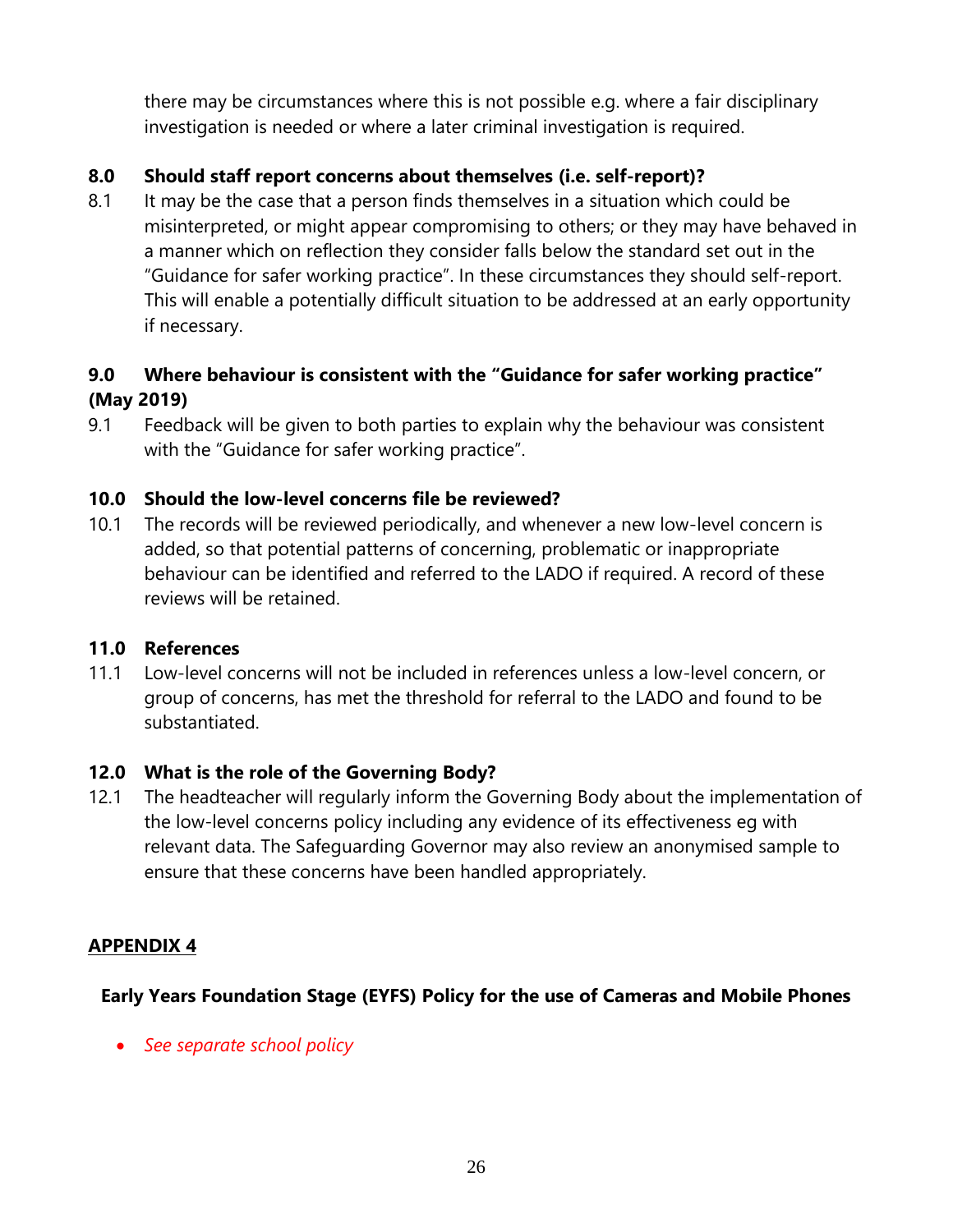#### **Safeguarding pupils who are vulnerable to extremism and radicalisation**

Our school recognises the duties placed on us by the Counter Terrorism Bill (July 2015) to prevent our pupils being drawn into terrorism.

These include:

- Assessing the risk of pupils being drawn into terrorism (see Appendix 5)
- Working in partnership with relevant agencies (including making referrals) under the Safeguarding Children Partnership procedures
- Appropriate staff training
- Appropriate online filtering

Our school is committed to actively promoting the fundamental British values of democracy, the rule of law, individual liberty and mutual respect and tolerance of those with different faiths and beliefs. The pupils are encouraged to develop and demonstrate skills and attitudes that will allow them to participate fully in and contribute positively to life in modern Britain.

There is a current threat from terrorism in the UK and this can include the exploitation of vulnerable young people, aiming to involve them in terrorism or to be active in supporting terrorism.

Our school seeks to protect children and young people against the messages of all violent extremism including but not restricted to those linked to Islamist Ideology, Far Right / Neo Nazi / White Supremacist ideology etc. Concerns should be referred to the Designated Safeguarding Lead who has local contact details for the Prevent Engagement Team (Police) and Channel referrals. They will also consider whether circumstances require Police to be contacted urgently.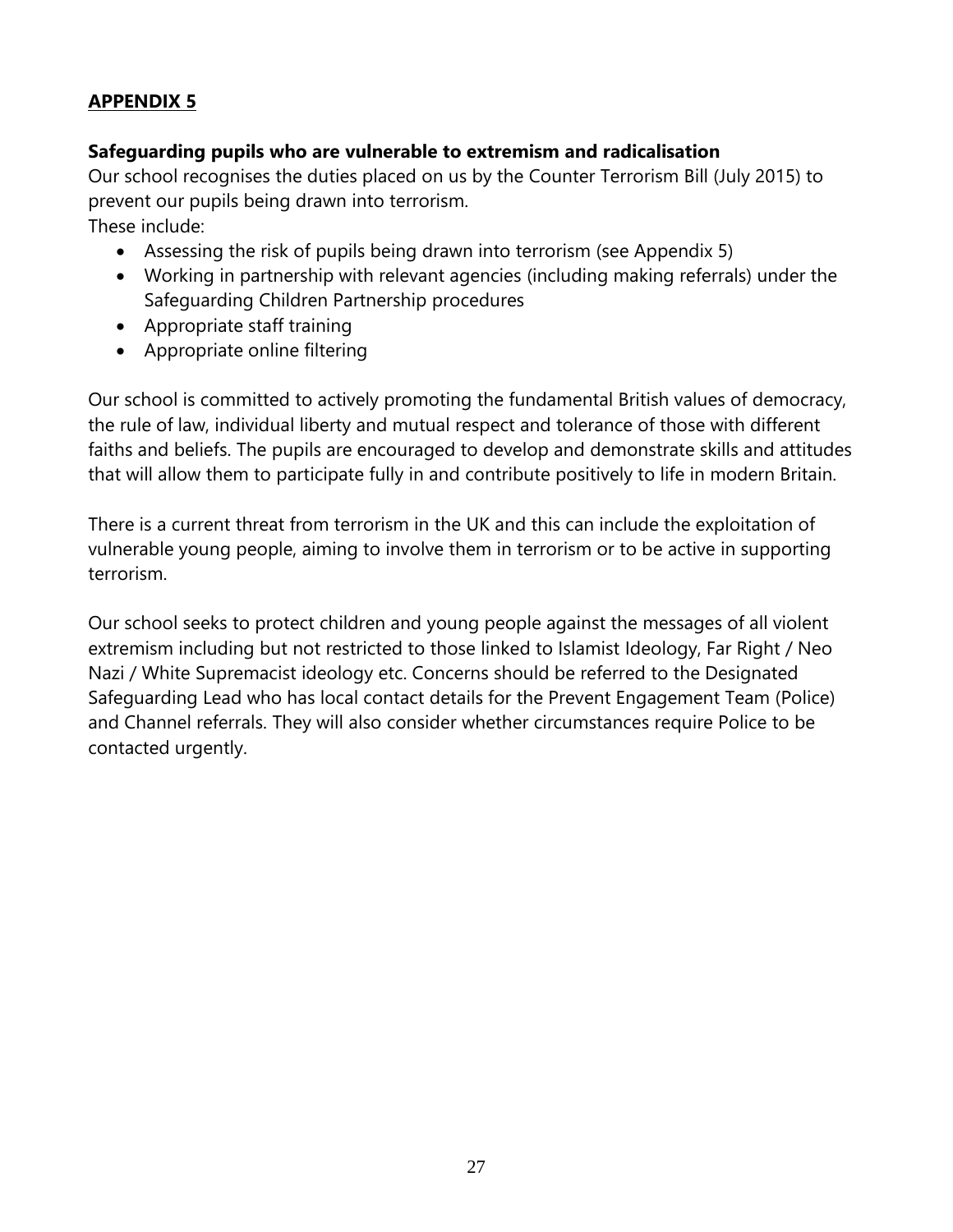#### **Radicalisation and Extremism Risk Assessment**

|                                                                                                                                                                                                                                                              | Yes/No                                                                  | Evidence                                                                                                                                                          |
|--------------------------------------------------------------------------------------------------------------------------------------------------------------------------------------------------------------------------------------------------------------|-------------------------------------------------------------------------|-------------------------------------------------------------------------------------------------------------------------------------------------------------------|
| Does the school have a policy?                                                                                                                                                                                                                               | No                                                                      | Referred to in the whole school SG/CP policy to be<br>agreed by Governors at the next full Governors meeting                                                      |
| Does the school work with outside agencies on<br>radicalisation and extremism e.g. Channel?                                                                                                                                                                  | Yes                                                                     |                                                                                                                                                                   |
| Have staff received appropriate training?                                                                                                                                                                                                                    | Yes                                                                     | Through whole school SG training on September 1st<br>2021 and regular updates in staff meetings and training<br>sessions (HT uses the LA safequarding newsletter) |
| Has the school got a trained Prevent lead?                                                                                                                                                                                                                   | Yes                                                                     | <b>HT</b>                                                                                                                                                         |
| Do staff know who to discuss concerns with?                                                                                                                                                                                                                  | Yes                                                                     | <b>SN SG training</b>                                                                                                                                             |
| Is suitable filtering of the internet in place?                                                                                                                                                                                                              | <b>Yes</b>                                                              |                                                                                                                                                                   |
| Do children know who to talk to about their<br>concerns?                                                                                                                                                                                                     | Yes                                                                     | Class teacher/LSA/Inclusion Team                                                                                                                                  |
| Are there opportunities for children to learn about<br>radicalisation and extremism?                                                                                                                                                                         | Yes                                                                     | Yearly Week of Culture and Values                                                                                                                                 |
| Have any cases been reported?                                                                                                                                                                                                                                | <b>No</b>                                                               |                                                                                                                                                                   |
| Are individual pupils risk assessed?                                                                                                                                                                                                                         | Yes                                                                     |                                                                                                                                                                   |
| What factors make the school community<br>potentially vulnerable to being radicalised?<br>(e.g. EDL local base, extreme religious views<br>promoted locally, tensions between local<br>communities, promotion of radical websites by<br>some pupils/parents) | Predominately white area, some evidence of EDL views held by<br>parents |                                                                                                                                                                   |
| Comment on the school's community, locality and relevant history                                                                                                                                                                                             |                                                                         |                                                                                                                                                                   |

Donisthorpe is a small village with a predominately white, ex-mining community. Views are changing as newer more affluent families move into the area. But school believes that some parent hold some prejudice towards some faiths. The school believes that it is our duty to educate the children to ensure that the views of their parents are challenged and are not supported by the school.

| Risk evaluation | Low<br><b>Medium</b> | Way Forward<br>The school is holding a week of values and culture during the year to         |
|-----------------|----------------------|----------------------------------------------------------------------------------------------|
|                 | High                 | continue to promote tolerance and respect for all and engages with<br>awareness inititaives. |

Date completed: September 2021 Signed: Suman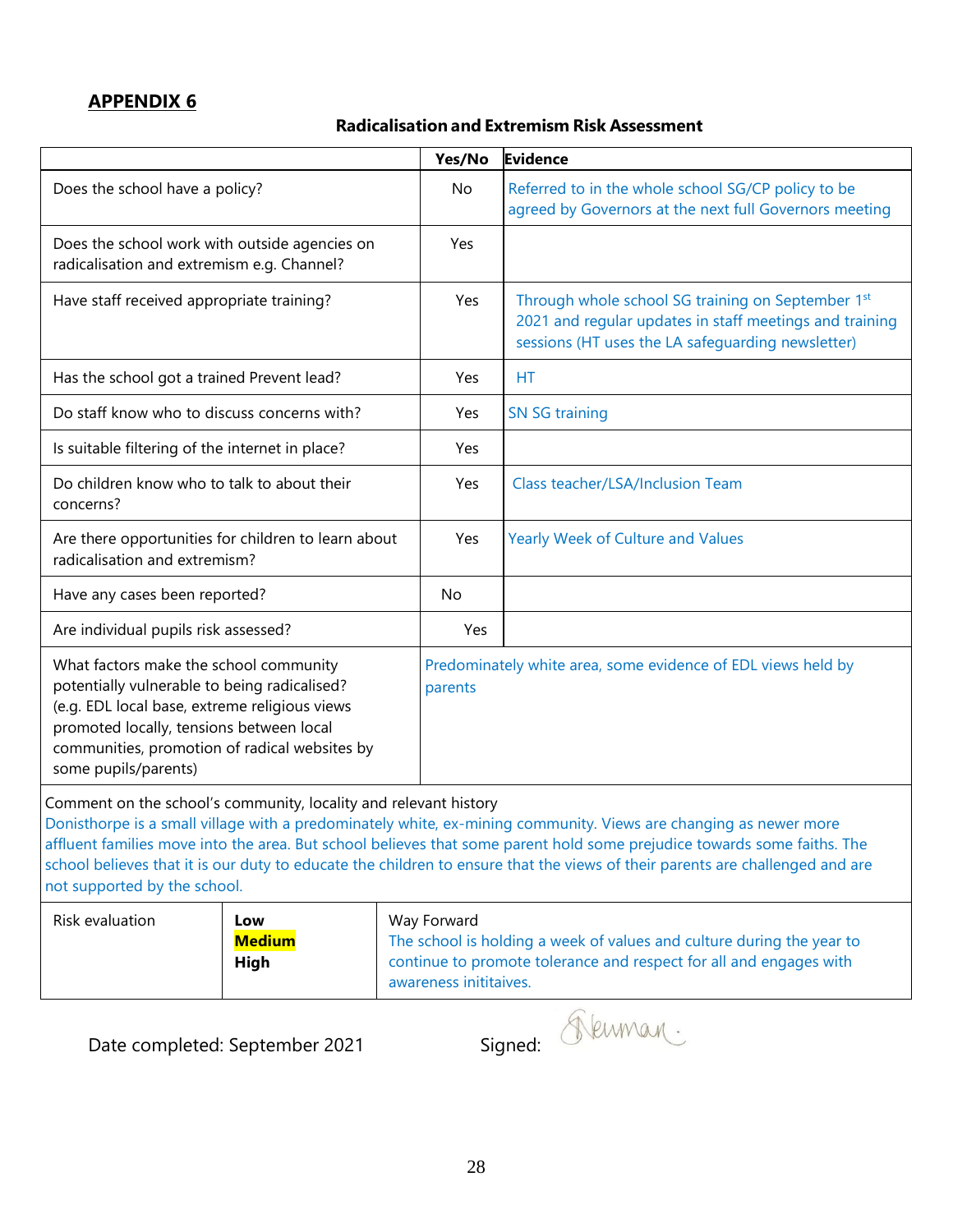#### **Female Genital Mutilation**

Section 5B of the Female Genital Mutilation Act 2003 and section 74 of the Serious Crime Act 2015 places a mandatory duty on teachers along with social workers and healthcare professionals to report to the police where they discover that FGM appears to have been carried out on a girl under 18 or where a girl discloses that she has undergone FGM. The school's response to FGM will take into account the government guidance, "Multi-agency statutory guidance on female genital mutilation" updated October 2018. Staff will also follow the established safeguarding procedure by reporting any such concerns to the Designated Safeguarding Lead and a report must also be made to the Police.

There will be a considered safeguarding response towards any girl who is identified as being at risk of FGM (eg there is a known history of practising FGM in her family, community or country of origin) which may include sensitive conversations with the girl and her family, sharing information with professionals from other agencies and/or making a referral to Children's Social Care. If the risk of harm is imminent there are a number of emergency measures that can be taken including police protection, an FGM protection order and an Emergency Protection Order.

### **APPENDIX 8**

#### **Indicators of abuse and neglect**

Abuse, neglect and safeguarding issues are rarely standalone events that can be covered by one definition or label. In most cases, multiple issues will overlap with one another.

**Physical abuse:** a form of abuse which may involve hitting, shaking, throwing, poisoning, burning or scalding, drowning, suffocating or otherwise causing physical harm to a child. Physical harm may also be caused when a parent or carer fabricates the symptoms of, or deliberately induces, illness in a child.

**Emotional abuse:** the persistent emotional maltreatment of a child such as to cause severe and adverse effects on the child's emotional development. It may involve conveying to a child that they are worthless or unloved, inadequate, or valued only insofar as they meet the needs of another person. It may include not giving the child opportunities to express their views, deliberately silencing them or 'making fun' of what they say or how they communicate. It may feature age or developmentally inappropriate expectations being imposed on children. These may include interactions that are beyond a child's developmental capability as well as overprotection and limitation of exploration and learning, or preventing the child from participating in normal social interaction. It may involve seeing or hearing the ill-treatment of another. It may involve serious bullying (including cyberbullying), causing children frequently to feel frightened or in danger, or the exploitation or corruption of children. Some level of